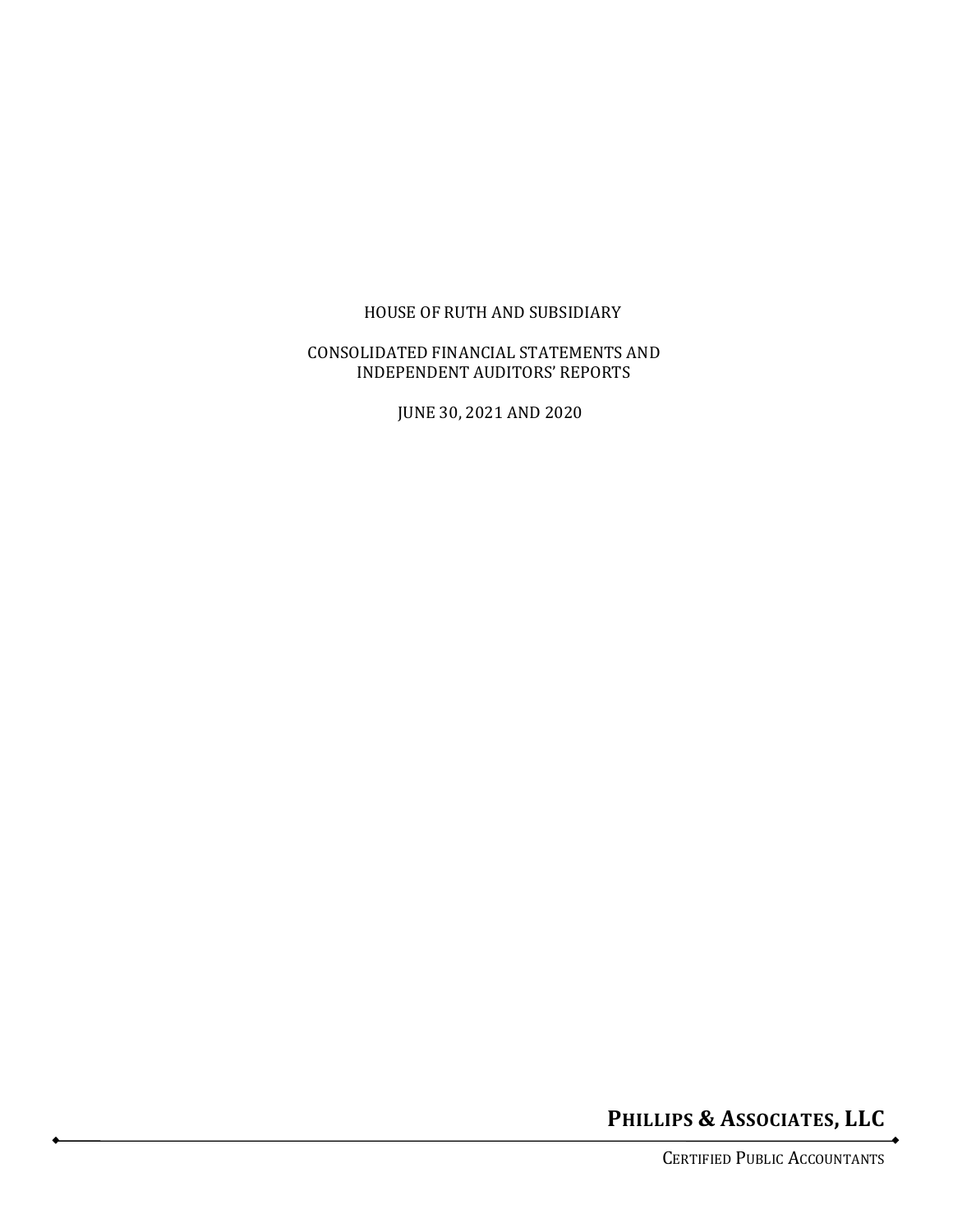# HOUSE OF RUTH AND SUBSIDIARY

# CONTENTS

|                                                                                                                                                                                                                             | Page      |
|-----------------------------------------------------------------------------------------------------------------------------------------------------------------------------------------------------------------------------|-----------|
| <b>INDEPENDENT AUDITORS' REPORT</b>                                                                                                                                                                                         | $1 - 2$   |
| <b>FINANCIAL STATEMENTS</b>                                                                                                                                                                                                 |           |
| CONSOLIDATED STATEMENTS OF FINANCIAL POSITION                                                                                                                                                                               | 3         |
| <b>CONSOLIDATED STATEMENTS OF ACTIVITIES</b>                                                                                                                                                                                | 4         |
| CONSOLIDATED STATEMENTS OF FUNCTIONAL EXPENSES                                                                                                                                                                              | $5-6$     |
| <b>CONSOLIDATED STATEMENTS OF CASH FLOWS</b>                                                                                                                                                                                | 7         |
| NOTES TO THE CONSOLIDATED FINANCIAL STATEMENTS                                                                                                                                                                              | $8 - 15$  |
| SUPPLEMENTAL INFORMATION                                                                                                                                                                                                    |           |
| CONSOLIDATED SCHEDULE OF FINANCIAL POSITION                                                                                                                                                                                 | 16        |
| <b>CONSOLIDATED SCHEDULE OF ACTIVITIES</b>                                                                                                                                                                                  | 17        |
| INDEPENDENT AUDITORS' REPORT ON INTERNAL CONTROL OVER<br>FINANCIAL REPORTING AND ON COMPLIANCE AND OTHER MATTERS<br>BASED ON AN AUDIT OF FINANCIAL STATEMENTS PERFORMED IN<br>ACCORDANCE WITH GOVERNMENT AUDITING STANDARDS | 18-19     |
| INDEPENDENT AUDITORS' REPORT ON COMPLIANCE FOR EACH<br>MAJOR PROGRAM AND ON INTERNAL CONTROL OVER COMPLIANCE<br>REQUIRED BY THE UNIFORM GUIDANCE                                                                            | $20 - 22$ |
| SCHEDULE OF EXPENDITURES OF FEDERAL AWARDS                                                                                                                                                                                  | 23        |
| SCHEDULE OF FINDINGS AND QUESTIONED COSTS                                                                                                                                                                                   | 24        |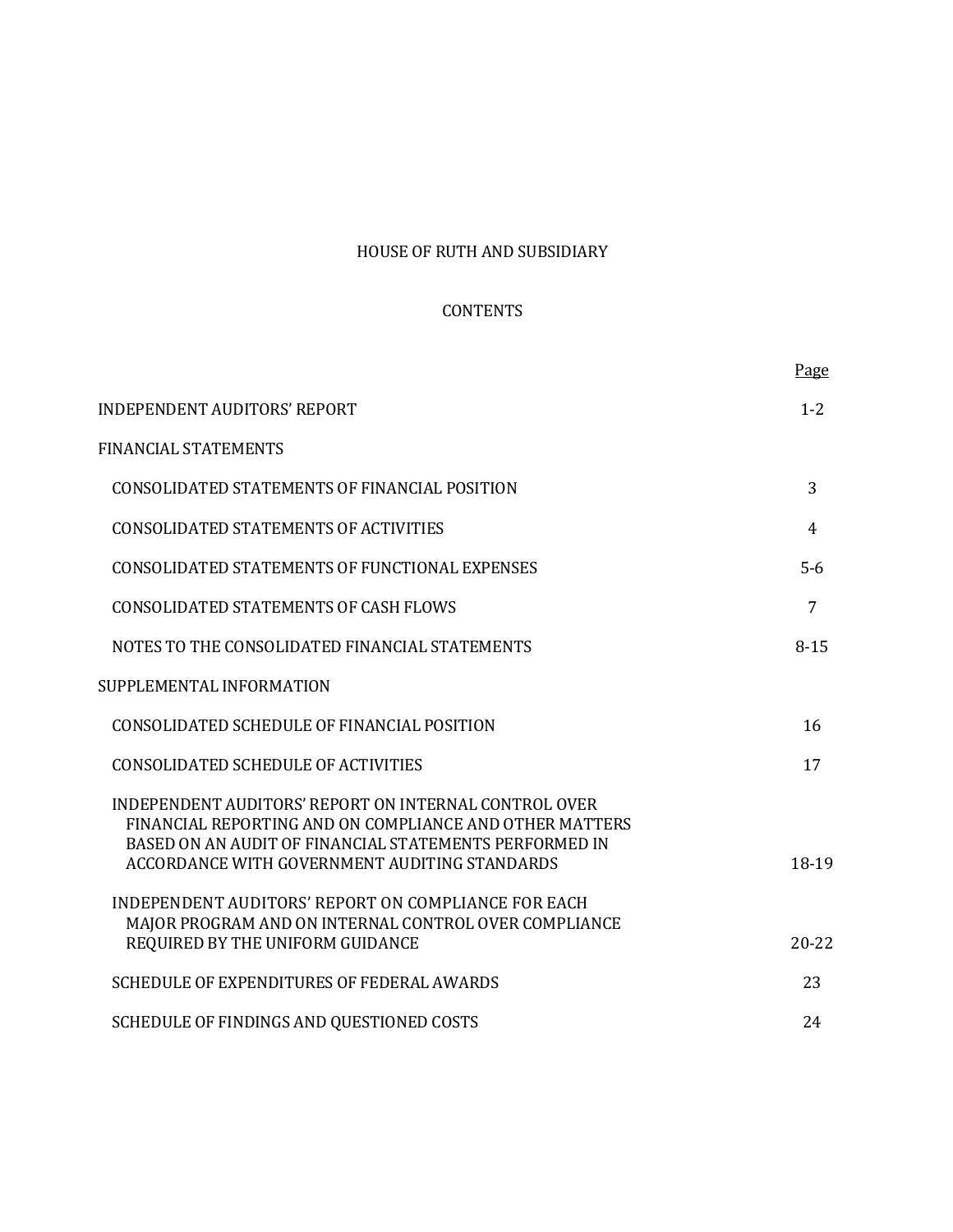# **PHILLIPS & ASSOCIATES, LLC**

CERTIFIED PUBLIC ACCOUNTANTS

15825 SHADY GROVE ROAD, SUITE 40 ROCKVILLE, MARYLAND 20850-4033 (301) 519-3280 / Fax (301) 519-2790 WWW.SPCPAFIRM.COM

# INDEPENDENT AUDITORS' REPORT

The Board of Directors HOUSE OF RUTH Washington, DC

# *Report on the Financial Statements*

We have audited the accompanying consolidated financial statements of House of Ruth (a nonprofit organization), which comprise the statements of consolidated financial position as of June 30, 2021 and 2020, and the related consolidated statements of activities and cash flows for the years then ended, and the related notes to the consolidated financial statements.

# *Management's Responsibility for the Financial Statements*

Management is responsible for the preparation and fair presentation of these consolidated financial statements in accordance with accounting principles generally accepted in the United States of America; this includes the design, implementation, and maintenance of internal control relevant to the preparation and fair presentation of consolidated financial statements that are free from material misstatement, whether due to fraud or error.

# *Auditors' Responsibility*

Our responsibility is to express an opinion on these consolidated financial statements based on our audit. We conducted our audit in accordance with auditing standards generally accepted in the United States of America and the standards applicable to financial audits contained in *Government Auditing Standards*, issued by the Comptroller General of the United States. Those standards require that we plan and perform the audit to obtain reasonable assurance about whether the consolidated financial statements are free from material misstatement.

An audit involves performing procedures to obtain audit evidence about the amounts and disclosures in the consolidated financial statements. The procedures selected depend on the auditors' judgment, including the assessment of the risks of material misstatement of the consolidated financial statements, whether due to fraud or error. In making those risk assessments, the auditor considers internal control relevant to the entity's preparation and fair presentation of the consolidated financial statements in order to design audit procedures that are appropriate in the circumstances, but not for the purpose of expressing an opinion on the effectiveness of the entity's internal control. Accordingly, we express no such opinion. An audit also includes evaluating the appropriateness of accounting policies used and the reasonableness of significant accounting estimates made by management, as well as evaluating the overall presentation of the consolidated financial statements.

We believe that the audit evidence we have obtained is sufficient and appropriate to provide a basis for our audit opinion.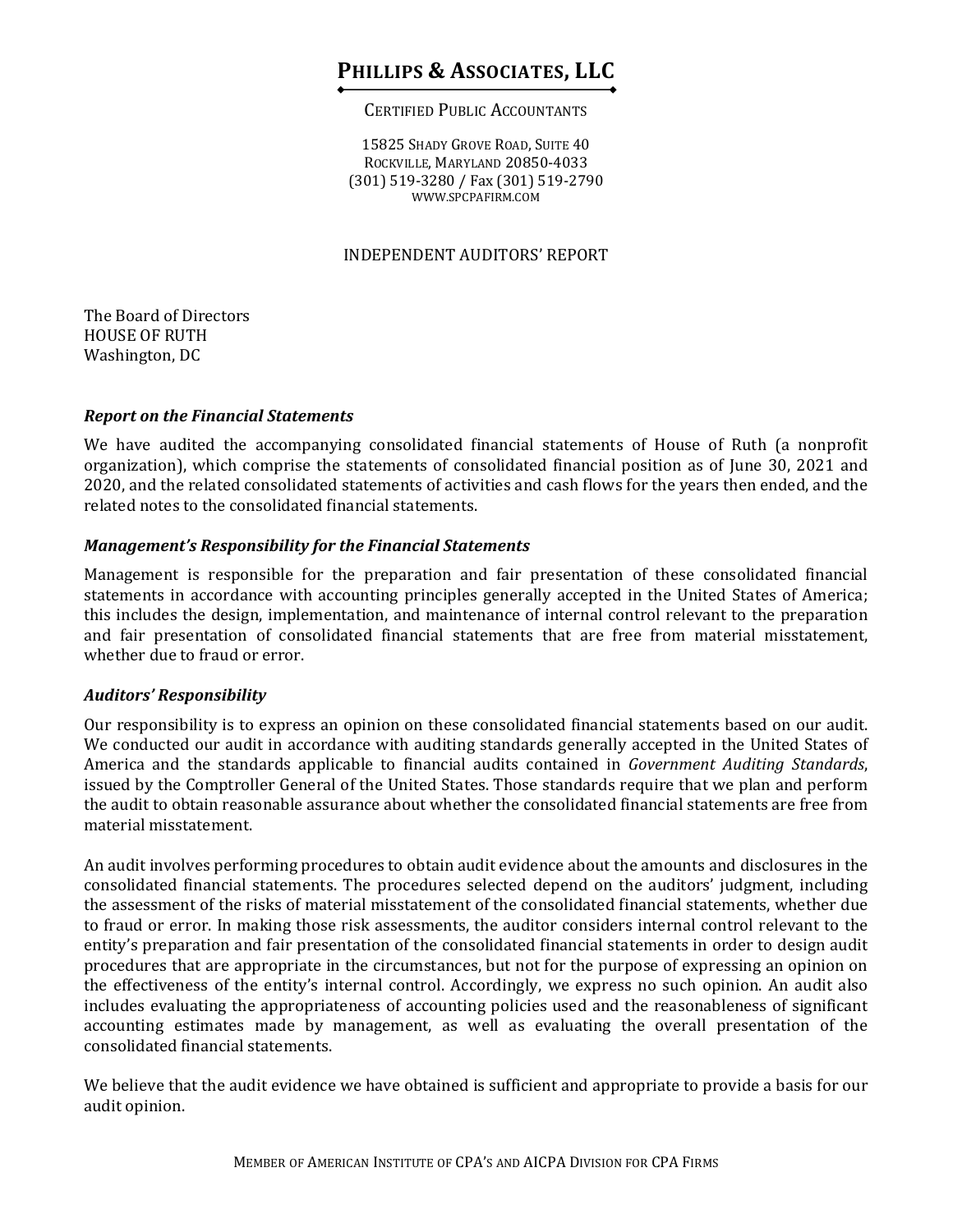# *Opinion*

In our opinion, the consolidated financial statements referred to above present fairly, in all material respects, the financial position of House of Ruth as of June 30, 2021 and 2020, and the changes in its net assets and its cash flows for the years then ended in accordance with accounting principles generally accepted in the United States of America.

# *Report on Summarized Comparative Information*

We have previously audited House of Ruth's June 30, 2020 financial statements, and we expressed an unmodified audit opinion on those audited financial statements in our report dated May 14, 2021. In our opinion, the summarized comparative information presented herein as of and for the year ended June 30, 2020 is consistent, in all material respects, with the audited financial statements from which it has been derived.

# *Other Matters*

Our audit was conducted for the purpose of forming an opinion on the consolidated financial statements as a whole. The accompanying schedule of expenditures of federal awards, as required by Title 2 U.S. *Code of Federal Regulations* Part 200, *Uniform Administrative Requirements*, *Cost Principles*, and *Audit Requirements for Federal Awards*, is presented for purposes of additional analysis and is not a required part of the consolidated financial statements. Such information is the responsibility of management and was derived from and relates directly to the underlying accounting and other records used to prepare the consolidated financial statements. The information has been subjected to the auditing procedures applied in the audit of the consolidated financial statements and certain additional procedures, including comparing and reconciling such information directly to the underlying accounting and other records used to prepare the consolidated financial statements or to the consolidated financial statements themselves, and other additional procedures in accordance with auditing standards generally accepted in the United States of America. In our opinion, the information is fairly stated, in all material respects, in relation to the consolidated financial statements as a whole.

# *Other Reporting Required by Government Auditing Standards*

In accordance with *Government Auditing Standards*, we have also issued our report dated May 11, 2022 on our consideration of House of Ruth's internal control over financial reporting and on our tests of its compliance with certain provisions of laws, regulations, contracts, and grant agreements and other matters. The purpose of that report is solely to describe the scope of our testing of internal control over financial reporting and compliance and the results of that testing, and not to provide an opinion on the effectiveness of the House of Ruth's internal control over financial reporting or on compliance. That report is an integral part of an audit performed in accordance with *Government Auditing Standards* in considering House of Ruth's internal control over financial reporting and compliance.

Philps + Associato, LLC

Rockville, Maryland May 11, 2022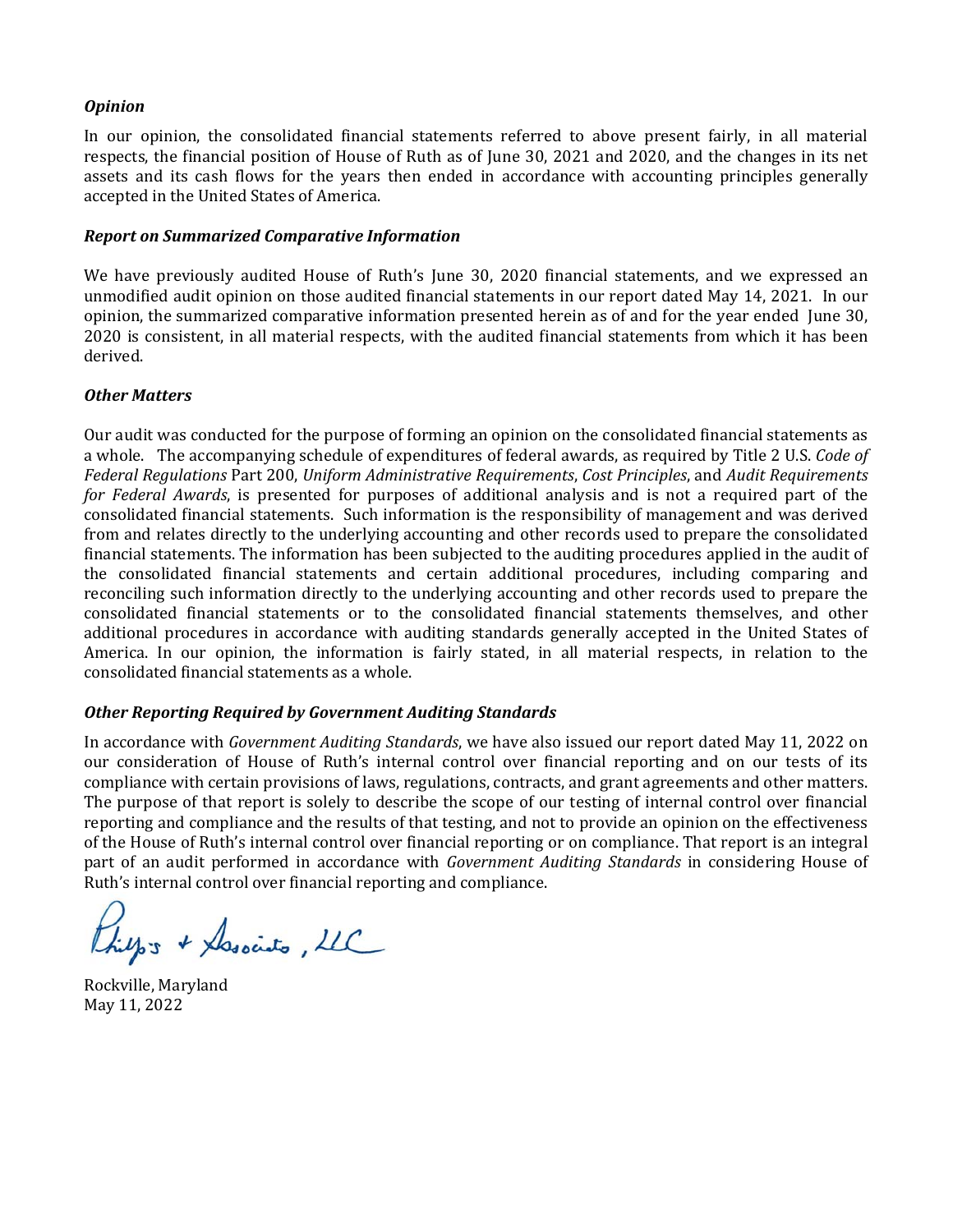#### HOUSE OF RUTH AND SUBSIDIARY CONSOLIDATED STATEMENTS OF FINANCIAL POSITION JUNE 30, 2021 AND 2020

## ASSETS

|                                                                                            | 2021                     | 2020                     |
|--------------------------------------------------------------------------------------------|--------------------------|--------------------------|
| <b>CURRENT ASSETS</b>                                                                      |                          |                          |
| Cash and cash equivalents                                                                  |                          |                          |
| Cash and cash equivalents                                                                  | \$<br>5,505,511          | \$<br>1,060,601          |
| Cash - restricted (NOTE 2)                                                                 | 2,908,330                | 5,467,596                |
| Resident deposits - cash held on behalf of others (NOTE 2)                                 | 53,905                   | 26,281                   |
| Total cash and cash equivalents                                                            | 8,467,746                | 6,554,478                |
| Receivables:                                                                               |                          |                          |
| Grants and contracts                                                                       | 811,781                  | 740,097                  |
| Note receivable - Twain IF 334, LLC, net (NOTE 9)                                          | 4,804,610                | 4,804,610                |
| Total receivables                                                                          | 5,616,391                | 5,544,707                |
| Other assets:                                                                              |                          |                          |
| Prepaid expenses                                                                           | 98,244                   | 50,134                   |
| Security deposits                                                                          | 55,044                   | 44,620                   |
| Total other assets                                                                         | 153,288                  | 94,754                   |
|                                                                                            |                          |                          |
| Total current assets                                                                       | 14,237,425               | 12,193,939               |
| <b>NON-CURRENT ASSETS</b>                                                                  |                          |                          |
| Property and equipment, net (NOTES 5 and 8)                                                | 12,716,782               | 11,096,718               |
| Total non-current assets                                                                   | 12,716,782               | 11,096,718               |
| <b>TOTAL ASSETS</b>                                                                        | 26,954,207               | \$23,290,657             |
| LIABILITIES AND NET ASSETS                                                                 |                          |                          |
|                                                                                            |                          |                          |
| <b>CURRENT LIABILITIES</b>                                                                 |                          |                          |
| Accounts payable and accrued expenses<br>Accrued annual leave                              | \$<br>395,895<br>156,424 | \$<br>480,539<br>205,593 |
| Residential deposits                                                                       | 53,905                   | 26,281                   |
| Credit card payable                                                                        |                          | 31,595                   |
| Total current liabilities                                                                  | 606,224                  | 744,008                  |
|                                                                                            |                          |                          |
| <b>NON-CURRENT LIABILITIES</b>                                                             |                          |                          |
| Notes payable - QLICI note A (NOTE 9)                                                      | 4,804,610<br>1,761,390   | 4,804,610                |
| Notes payable - QLICI note B (NOTE 9)<br>Notes payable - Reinvestment Fund, Inc. (NOTE 10) | 500,000                  | 1,761,390<br>500,000     |
| Loan payable - Paycheck Protection Program (NOTE 11)                                       | 874,415                  | 874,415                  |
| Total non-current liabilities                                                              | 7,940,415                | 7,940,415                |
|                                                                                            |                          |                          |
| <b>TOTAL LIABILITIES</b>                                                                   | 8,546,639                | 8,684,423                |
|                                                                                            |                          |                          |
|                                                                                            |                          |                          |
| <b>NET ASSETS</b>                                                                          |                          |                          |
| Without donor restrictions                                                                 | 15,499,238               | 13,751,795               |
| With donor restrictions<br>Total net assets                                                | 2,908,330<br>18,407,568  | 854,439<br>14,606,234    |
| TOTAL LIABILITIES AND NET ASSETS                                                           | 26,954,207               | \$23,290,657             |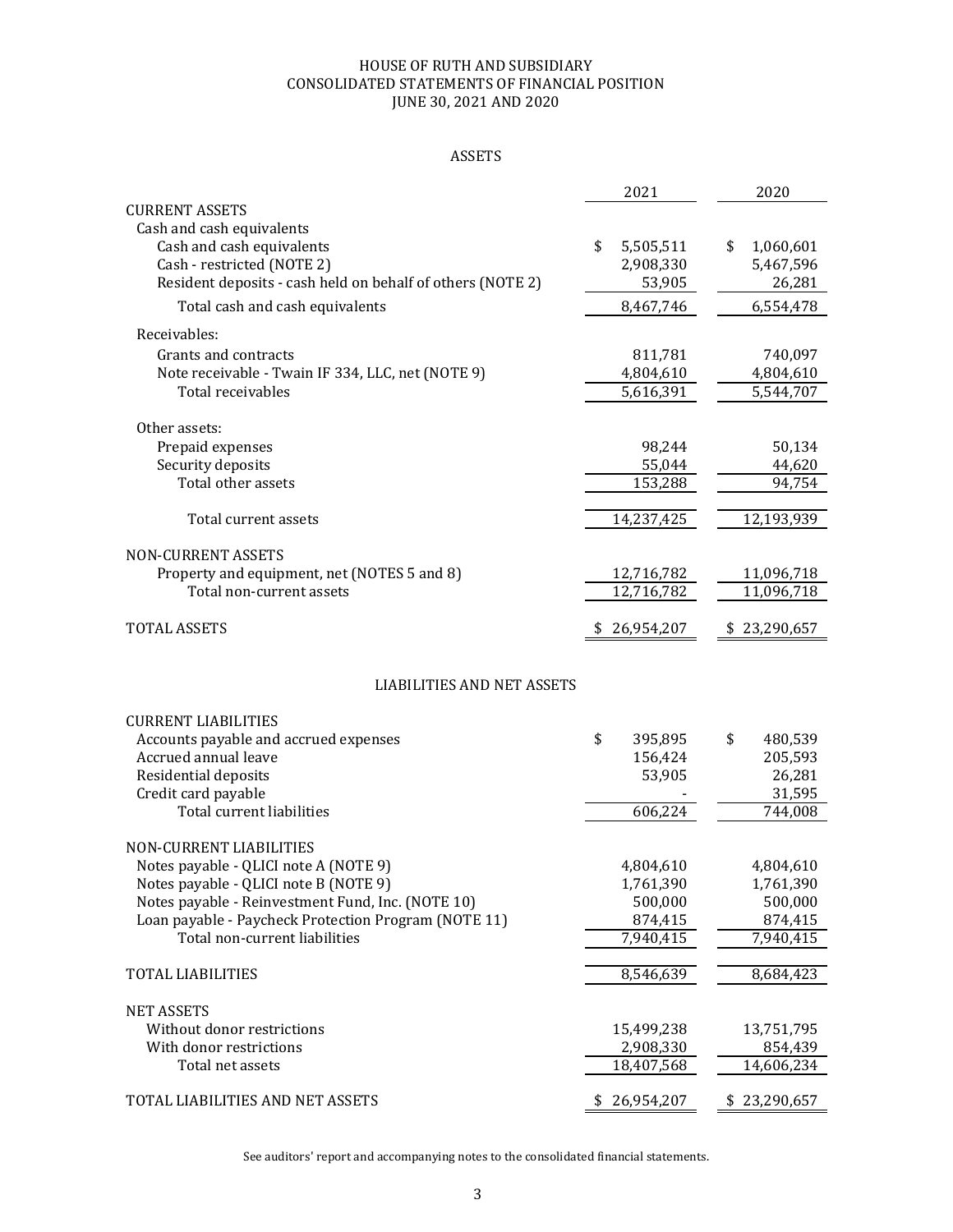#### HOUSE OF RUTH AND SUBSIDIARY FOR THE YEARS ENDED JUNE 30, 2021 AND 2020 CONSOLIDATED STATEMENTS OF ACTIVITIES

|                                       |                     | 2021                |                  |                 |
|---------------------------------------|---------------------|---------------------|------------------|-----------------|
|                                       | WITHOUT             | <b>WITH</b>         |                  |                 |
|                                       | <b>DONOR</b>        | <b>DONOR</b>        |                  |                 |
|                                       | <b>RESTRICTIONS</b> | <b>RESTRICTIONS</b> | TOTAL            | 2020            |
| REVENUE AND SUPPORT                   |                     |                     |                  |                 |
| Contributions                         | \$<br>5,454,882     | \$                  | \$<br>5,454,882  | \$<br>4,855,591 |
| Federal grants                        | 2,379,737           |                     | 2,379,737        | 2,126,573       |
| Contracts                             | 3,221,905           |                     | 3,221,905        | 3,347,759       |
| Affordable housing campaign           |                     | 2,500,000           | 2,500,000        |                 |
| Kidspace campaign                     |                     | 126,040             | 126,040          | 1,080,394       |
| Other revenue                         | 456,376             |                     | 456,376          | 194,993         |
| TOTAL REVENUE AND SUPPORT             | 11,512,900          | 2,626,040           | 14,138,940       | 11,605,310      |
| NET ASSETS RELEASED FROM RESTRICTIONS | 572,149             | (572, 149)          |                  |                 |
| TOTAL REVENUE AND RECLASSIFICATIONS   | 12,085,049          | 2,053,891           | 14,138,940       | 11,605,310      |
| <b>EXPENSES</b>                       |                     |                     |                  |                 |
| <b>Program Services</b>               |                     |                     |                  |                 |
| Housing and services for women        | 2,851,905           |                     | 2,851,905        | 2,712,270       |
| Housing and services for families     | 3,616,743           |                     | 3,616,743        | 3,441,636       |
| Community based services              | 2,545,093           |                     | 2,545,093        | 2,326,055       |
|                                       |                     |                     |                  |                 |
| Total program services                | 9,013,741           |                     | 9,013,741        | 8,479,961       |
| <b>Supporting Services</b>            |                     |                     |                  |                 |
| Management and general                | 616,981             |                     | 616,981          | 487,585         |
| Fundraising                           | 706,884             |                     | 706,884          | 567,996         |
| Total supporting services             | 1,323,865           |                     | 1,323,865        | 1,055,581       |
| <b>TOTAL EXPENSES</b>                 | 10,337,606          |                     | 10,337,606       | 9,535,542       |
| NET OPERATING SURPLUS                 | 1,747,443           | 2,053,891           | 3,801,334        | 2,069,768       |
| <b>CHANGE IN NET ASSETS</b>           | 1,747,443           | 2,053,891           | 3,801,334        | 2,069,768       |
| <b>NET ASSETS</b>                     |                     |                     |                  |                 |
| <b>BEGINNING OF YEAR</b>              | 13,751,795          | 854,439             | 14,606,234       | 12,536,466      |
| <b>END OF YEAR</b>                    | 15,499,238<br>S     | 2,908,330<br>S      | 18,407,568<br>\$ | 14,606,234<br>S |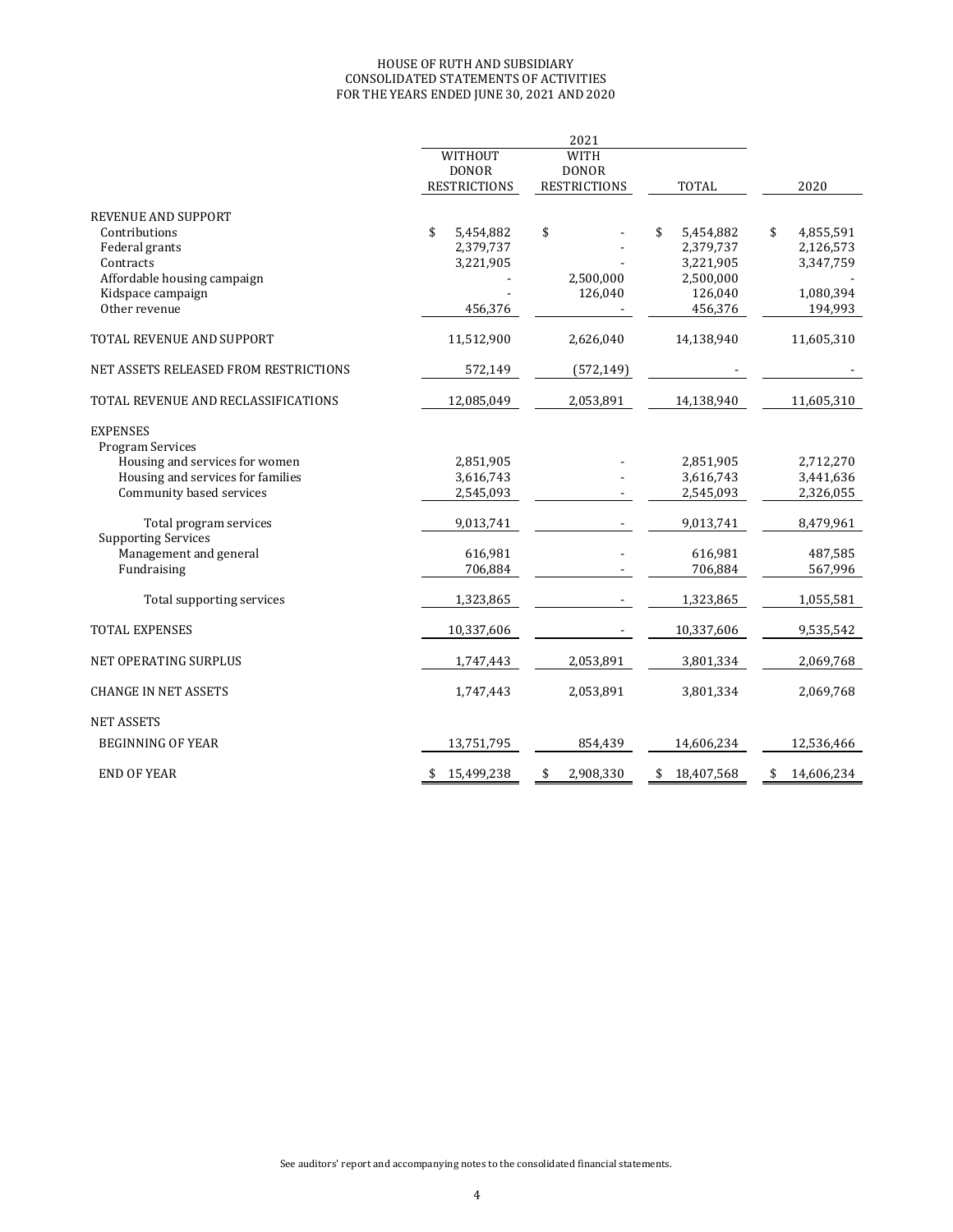#### HOUSE OF RUTH AND SUBSIDIARY CONSOLIDATED STATEMENT OF FUNCTIONAL EXPENSESFOR THE YEAR ENDED JUNE 30, 2021

|                                              |                                                |                                         |                                | 2021        |                              |             |               |                   |
|----------------------------------------------|------------------------------------------------|-----------------------------------------|--------------------------------|-------------|------------------------------|-------------|---------------|-------------------|
|                                              | Program Services<br><b>Supporting Services</b> |                                         |                                |             |                              |             |               |                   |
|                                              | Housing<br>and Services<br>for Women           | Housing<br>and Services<br>for Families | Community<br>Based<br>Services | Total       | Management<br>and<br>General | Fundraising | Total         | Total<br>Expenses |
| Salaries                                     | 1,487,807<br>\$                                | \$1,741,497                             | 1,416,747                      | \$4,646,051 | 367,184                      | \$198,154   | 565,338<br>\$ | 5,211,389<br>\$   |
| Payroll Taxes and Fringe Benefits            | 309,260                                        | 426,955                                 | 329,453                        | 1,065,668   | 134,589                      | 67,404      | 201,993       | 1,267,661         |
| Other Client Costs                           | 471,074                                        | 391,267                                 | 15,725                         | 878,066     |                              |             |               | 878,066           |
| Rent                                         |                                                |                                         | 152,580                        | 152,580     | 31,680                       | 31,680      | 63,360        | 215,940           |
| Contract Labor, Security and Cleaning        | 107,494                                        | 287,806                                 | 56,495                         | 451,795     | 10,123                       |             | 10,123        | 461,918           |
| <b>Fund Raising</b>                          |                                                |                                         |                                |             |                              | 385,621     | 385,621       | 385,621           |
| <b>Building Maintenance</b>                  | 78,048                                         | 228,040                                 | 41,339                         | 347,427     | 17,090                       |             | 17,090        | 364,517           |
| Depreciation and Amortization                | 39,241                                         | 162,514                                 | 146,327                        | 348,082     | 16,032                       |             | 16,032        | 364,114           |
| <b>Utilities</b>                             | 52,986                                         | 154,052                                 | 50,051                         | 257,089     | 4,133                        |             | 4,133         | 261,222           |
| <b>Professional Fees</b>                     | 60,500                                         | 70,700                                  | 50,796                         | 181,996     | 6,686                        |             | 6,686         | 188,682           |
| Clinical Specialists and Substitute Teachers | 39,930                                         | 32,543                                  | 62,616                         | 135,089     |                              |             |               | 135,089           |
| Food and Household Supplies                  | 80,105                                         | 10,706                                  | 31,128                         | 121,939     | 1,971                        | 1,930       | 3,901         | 125,840           |
| Staff Recruiting, Training, Awards, Meetings | 27,609                                         | 21,057                                  | 25,679                         | 74,345      | 7,150                        | 7,150       | 14,300        | 88,645            |
| Insurance                                    | 21,500                                         | 27,500                                  | 28,980                         | 77,980      | 4,950                        | 4,950       | 9,900         | 87,880            |
| <b>Interest and Bank Fees</b>                |                                                |                                         | 77,126                         | 77,126      | 1,473                        |             | 1,473         | 78,599            |
| Telephone                                    | 17,936                                         | 24,026                                  | 14,168                         | 56,130      | 9,321                        |             | 9,321         | 65,451            |
| <b>Equipment and Furnishings</b>             | 23,590                                         | 23,812                                  | 8,016                          | 55,418      | 2,003                        | 827         | 2,830         | 58,248            |
| Office and Other Supplies                    | 13,430                                         | 6,215                                   | 35,404                         | 55,049      | 1,700                        | 1,403       | 3,103         | 58,152            |
| <b>Equipment Rental and Maintenance</b>      | 11,770                                         | 1,517                                   | 475                            | 13,762      | 212                          | 6,149       | 6,361         | 20,123            |
| Travel                                       | 7,898                                          | 3,969                                   | 128                            | 11,995      | 347                          |             | 347           | 12,342            |
| Software                                     | 1,500                                          | 2,500                                   | 877                            | 4,877       | 337                          | 450         | 787           | 5,664             |
| Postage & Delivery                           | 227                                            | 67                                      | 8                              | 302         | $\overline{\phantom{a}}$     | 841         | 841           | 1,143             |
| Taxes & Licenses                             |                                                |                                         | 975                            | 975         |                              |             |               | 975               |
| Dues and Subscriptions                       |                                                |                                         |                                |             |                              | 325         | 325           | 325               |
| <b>Total Expenses</b>                        | 2.851.905                                      | \$3,616,743                             | 2,545,093<br><sup>\$</sup>     | \$9,013,741 | 616,981<br>\$                | \$706.884   | 1,323,865     | \$10,337,606      |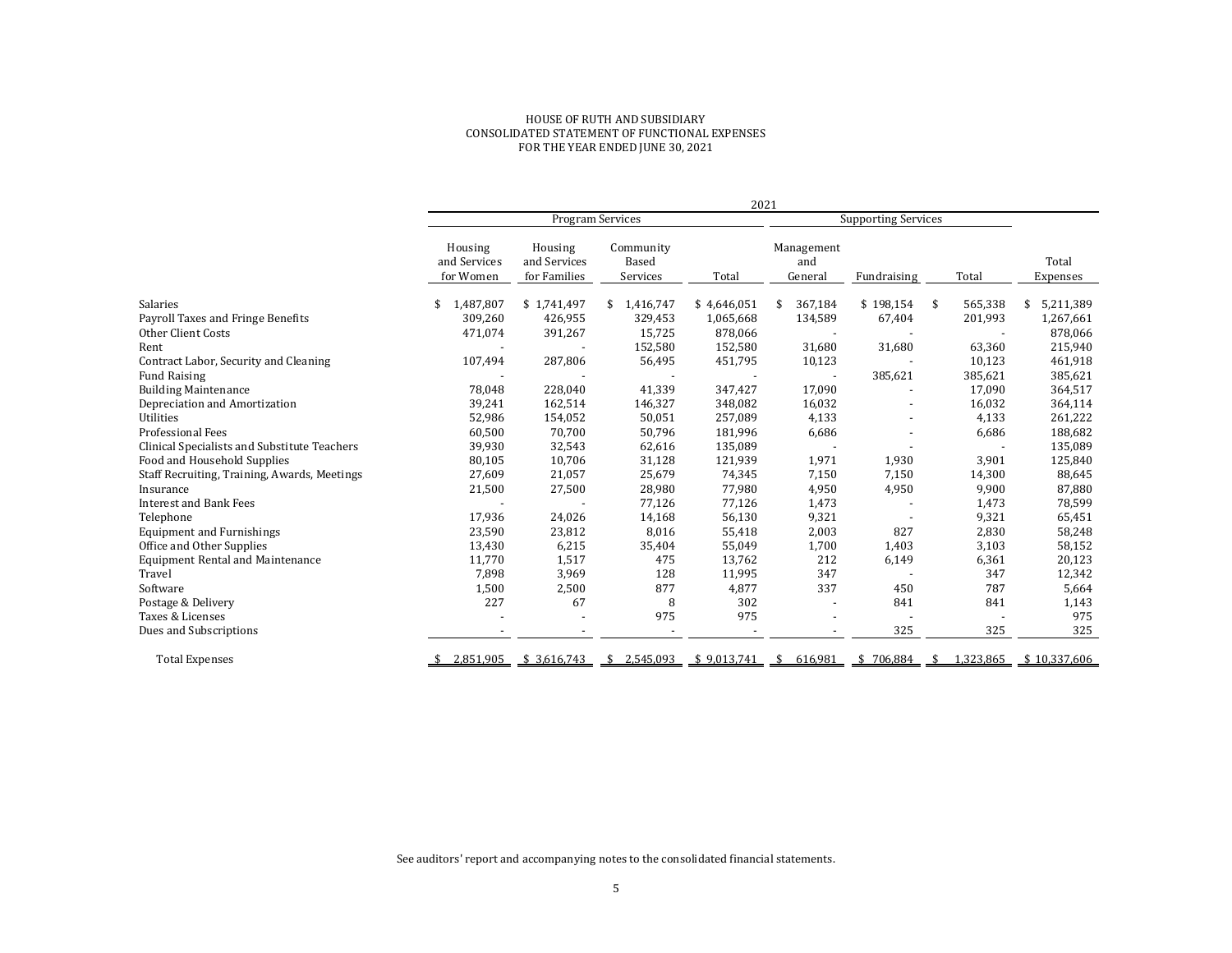#### HOUSE OF RUTH AND SUBSIDIARY CONSOLIDATED STATEMENT OF FUNCTIONAL EXPENSESFOR THE YEAR ENDED JUNE 30, 2020

|                                              | 2020                                 |                                         |                                |             |                              |                            |                  |                   |
|----------------------------------------------|--------------------------------------|-----------------------------------------|--------------------------------|-------------|------------------------------|----------------------------|------------------|-------------------|
|                                              |                                      | <b>Program Services</b>                 |                                |             |                              | <b>Supporting Services</b> |                  |                   |
|                                              | Housing<br>and Services<br>for Women | Housing<br>and Services<br>for Families | Community<br>Based<br>Services | Total       | Management<br>and<br>General | Fundraising                | Total            | Total<br>Expenses |
| Salaries                                     | 1,454,684                            | \$1,925,410                             | 1,314,094                      | \$4,694,188 | 262,798                      | \$120.059                  | \$<br>382.857    | \$5,077,045       |
| Payroll Taxes and Fringe Benefits            | 313,233                              | 440,478                                 | 290,052                        | 1,043,763   | 127,959                      | 62,314                     | 190,273          | 1,234,036         |
| Other Client Costs                           | 476,599                              | 427,790                                 | 118,867                        | 1,023,256   | $\sim$                       | 1,216                      | 1,216            | 1,024,472         |
| Fundraising                                  |                                      |                                         |                                |             |                              | 312,407                    | 312,407          | 312,407           |
| Depreciation and Amortization                | 66,830                               | 151,561                                 | 10,075                         | 228,466     | 7,071                        |                            | 7,071            | 235,537           |
| Rent                                         | 200                                  |                                         | 194,285                        | 194,485     | 26,400                       | 26,400                     | 52,800           | 247,285           |
| <b>Utilities</b>                             | 53,437                               | 147,539                                 | 39,792                         | 240,768     | 13                           |                            | 13               | 240,781           |
| <b>Professional Fees</b>                     | 54,641                               | 68,540                                  | 40,343                         | 163,524     | 14,093                       | 6,388                      | 20,481           | 184,005           |
| <b>Building Maintenance</b>                  | 73,642                               | 121,547                                 | 19,754                         | 214,943     | 5,219                        |                            | 5,219            | 220,162           |
| Contract Labor: Security and Cleaning        | 23,199                               | 42,161                                  | 35,021                         | 100,381     | 4,617                        | 1,257                      | 5,874            | 106,255           |
| Food and Household Supplies                  | 50,483                               | 14,589                                  | 36,332                         | 101,404     | 2,510                        | 6,757                      | 9,267            | 110,671           |
| <b>Clinical Specialists</b>                  | 18,574                               |                                         | 138,445                        | 157,019     | $\sim$                       |                            |                  | 157,019           |
| Office and Other Supplies                    | 19,849                               | 14,273                                  | 37,401                         | 71,523      | 4,634                        | 4,635                      | 9,269            | 80,792            |
| Insurance                                    | 16,755                               | 21,363                                  | 14,702                         | 52,820      | 2,581                        | 2,005                      | 4,586            | 57,406            |
| Telephone                                    | 20,348                               | 18,767                                  | 10,774                         | 49,889      | 7,824                        |                            | 7,824            | 57,713            |
| Staff Recruiting, Training, Awards, Meetings | 40,572                               | 28,365                                  | 19,366                         | 88,303      | 6,024                        | 6,278                      | 12,302           | 100,605           |
| <b>Equipment and Furnishings</b>             | 15,512                               | 8,611                                   | 2,285                          | 26,408      | 12,804                       | 5,191                      | 17,995           | 44,403            |
| Travel                                       | 8,486                                | 8,304                                   | 2,613                          | 19,403      | 800                          | 917                        | 1,717            | 21,120            |
| <b>Equipment Rental and Maintenance</b>      | 4,498                                | 1,200                                   | 1,795                          | 7,493       | 485                          | 5,546                      | 6,031            | 13,524            |
| Postage and Delivery                         | 171                                  | 122                                     |                                | 293         | 720                          | 1,970                      | 2,690            | 2,983             |
| Software                                     | $\overline{a}$                       | 16                                      |                                | 16          | 480                          | 3,381                      | 3,861            | 3,877             |
| Taxes and Licenses                           | 557                                  | 1,000                                   |                                | 1,557       | 413                          | 300                        | 713              | 2,270             |
| <b>Interest and Bank Fees</b>                |                                      |                                         | 59                             | 59          | 140                          |                            | 140              | 199               |
| Dues and Subscription                        |                                      |                                         |                                |             |                              | 975                        | 975              | 975               |
| <b>Total Expenses</b>                        | 2,712,270                            | \$3,441,636                             | 2,326,055<br>-S                | \$8.479.961 | 487,585<br>-S                | \$567,996                  | 1,055,581<br>\$. | \$9,535,542       |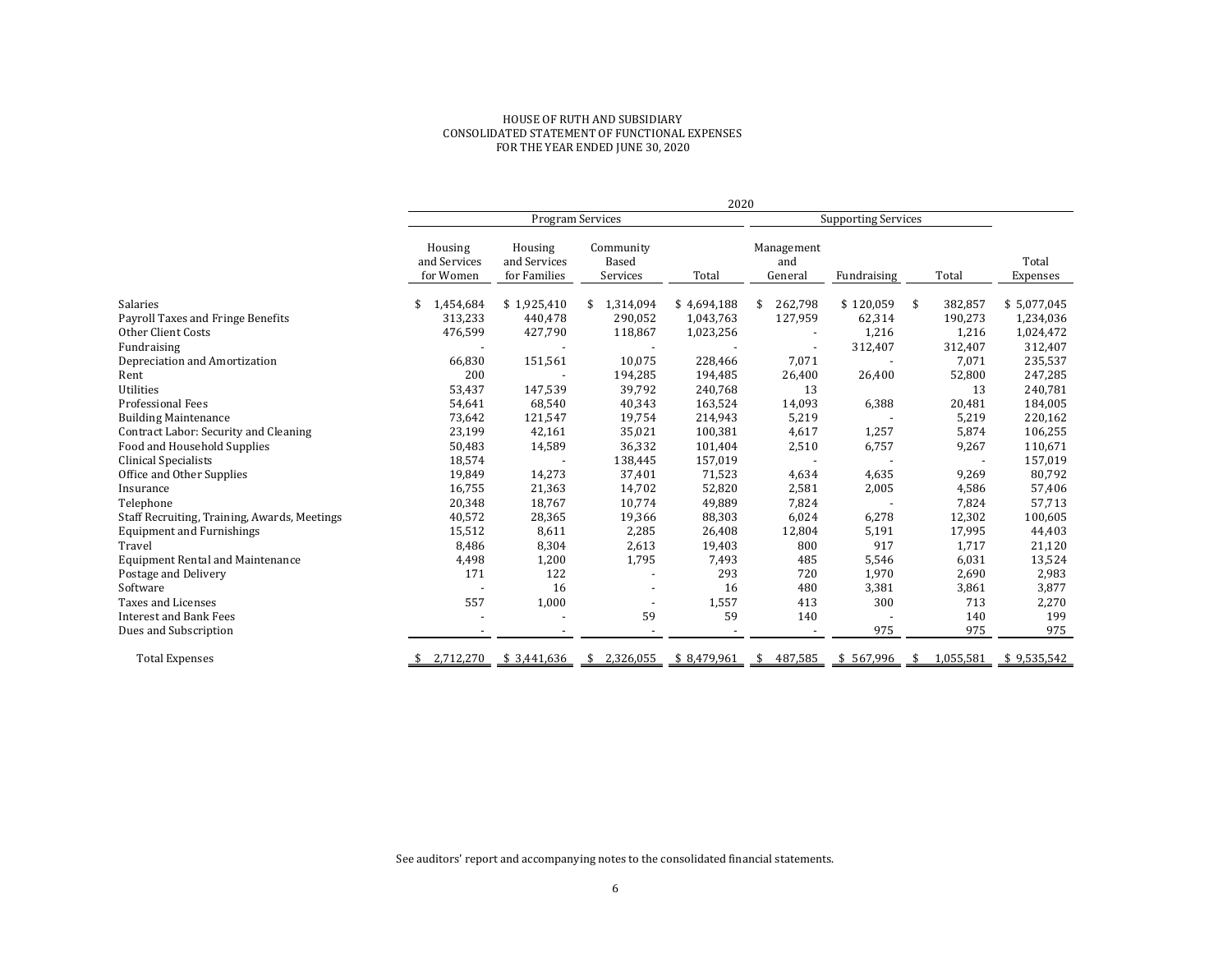#### HOUSE OF RUTH AND SUBSIDIARY CONSOLIDATED STATEMENTS OF CASH FLOWS FOR THE YEARS ENDED JUNE 30, 2021 AND 2020

|                                                          | 2021            | 2020            |
|----------------------------------------------------------|-----------------|-----------------|
| CASH FLOWS FROM OPERATING ACTIVITIES                     |                 |                 |
| Change in operating net assets                           | \$<br>3,801,334 | \$<br>2,069,768 |
| Adjustments to reconcile change in operating net assets  |                 |                 |
| to net cash provided by operating activities:            |                 |                 |
| Depreciation                                             | 364,115         | 235,538         |
| Donated securities                                       | (93, 241)       |                 |
| (Increase) decrease in assets:                           |                 |                 |
| Grants and contracts receivable                          | (71, 684)       | (62, 602)       |
| Prepaid expenses                                         | (48, 110)       | (48, 329)       |
| Security deposits                                        | (10, 424)       | (26, 807)       |
| Increase (decrease) in liabilities:                      |                 |                 |
| Accounts payable and accrued expenses                    | (84, 644)       | 232,992         |
| Accrued annual leave                                     | (49, 169)       | 47,141          |
| Accrued interest payable-QLICI Note                      |                 | (77, 872)       |
| Resident deposits                                        | 27,624          | (14, 411)       |
| Credit card payable                                      | (31, 595)       | 31,595          |
| Unearned revenue                                         |                 | (122, 183)      |
| Net Cash Provided By Operating Activities                | 3,804,206       | 2,264,830       |
| CASH FLOWS FROM INVESTING ACTIVITIES                     |                 |                 |
| Acquisition of property and equipment                    | (1,984,179)     | (5,358,310)     |
| Proceeds from contributed investments                    | 93,241          |                 |
| Net Cash (Used For) Investing Activities                 | (1,890,938)     | (5,358,310)     |
| CASH FLOWS FROM FINANCING ACTIVITIES                     |                 |                 |
| Proceeds from loan payable - Paycheck Protection Program |                 | 874,415         |
| Net Cash Provided By Financing Activities                |                 | 874,415         |
| NET INCREASE (DECREASE) IN CASH                          | 1,913,268       | (2,219,065)     |
| CASH AND CASH EQUIVALENTS                                |                 |                 |
| Beginning of year                                        | 6,554,478       | 8,773,543       |
| End of year                                              | \$<br>8,467,746 | \$<br>6,554,478 |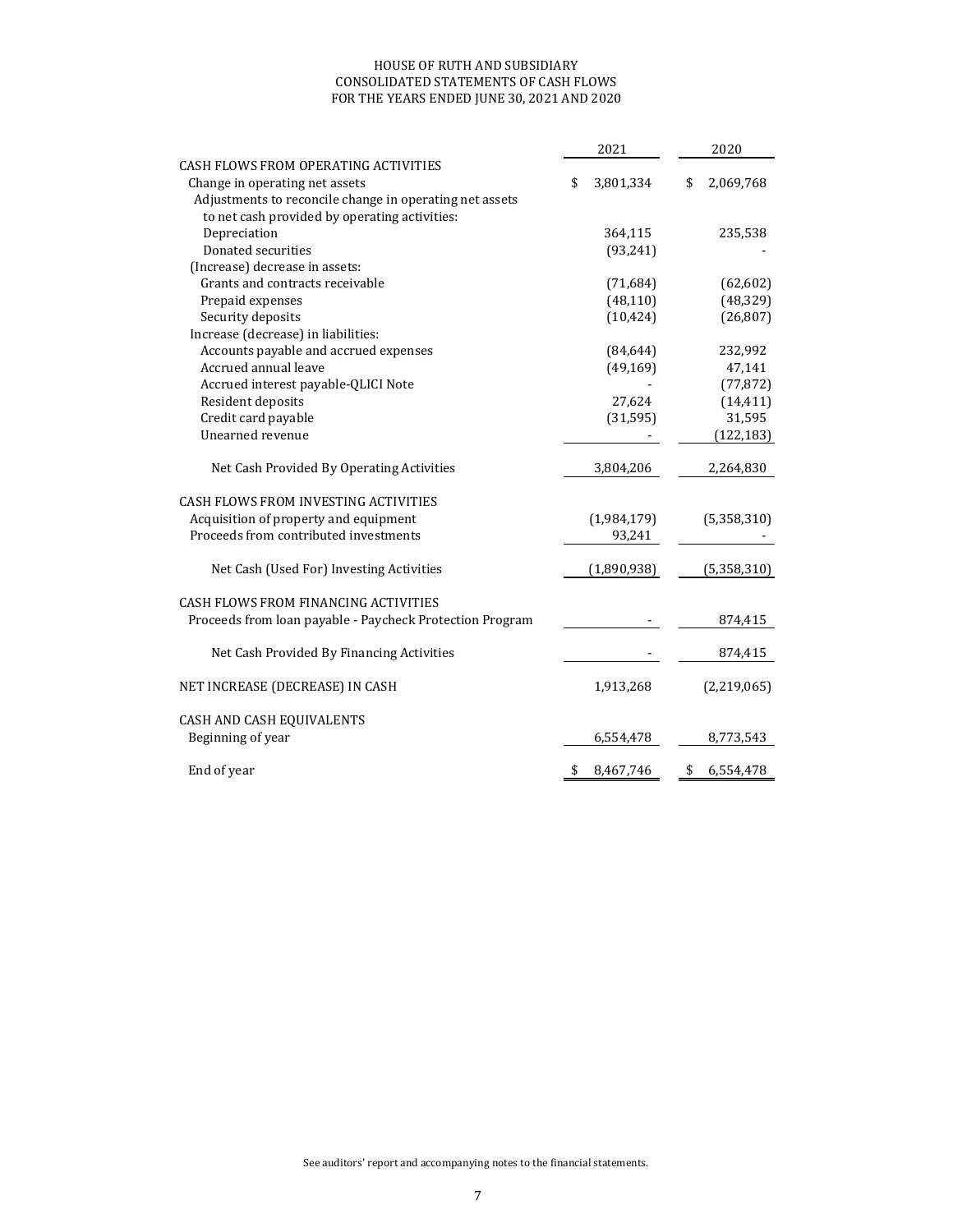## **1. ORGANIZATION AND PURPOSE**

The HOUSE OF RUTH (the Organization) is organized exclusively for charitable purposes and, more specifically, to provide emergency shelter, transitional and permanent housing, and child development and support services for women and their children who are homeless and/or abused.

House of Ruth works toward achieving its mission through the following program areas:

## *Housing and Services for Women*

There are six housing programs that focus on helping the women build the capabilities and skills to cope in a healthy way, managing their mental illness and avoiding addiction. The Organization engages these women, helps them connect to other resources in the community and encourages them to participate in more extensive services.

# *Housing and Services for Families*

There are seven housing programs that focus on helping the families. The families receive many services organized to meet the needs of each family member. The mothers pursue an active schedule of recovery work, positive child-rearing and learning skills of living independently. The children attend school or day care and receive extensive counseling and mentoring.

## *Community-Based Services*

House of Ruth has a Child and Family Development Center for the children living at House of Ruth residences and homeless children living in the community. The children receive the specialized help they need to overcome developmental delays and enter school ready to learn. The Domestic Violence Support Center provides outreach and counseling to survivors of domestic violence.

# **2. SUMMARY OF SIGNIFICANT ACCOUNTING POLICIES**

#### *Basis of Accounting*

The Organization prepares its consolidated financial statements on the accrual basis of accounting. Consequently, revenue is recognized when earned and expenses when obligations are incurred.

# *Cash and Cash Equivalents*

For consolidated financial statement purposes, the Organization considers cash and cash equivalents to include cash in banks and liquid investments with an original maturity of three months or less.

#### *Restricted Cash*

HOR has restricted cash that is available for immediate use. Restricted cash includes amounts in a cash account restricted to be spent on a capital construction campaign. As of June 30, 2021 and 2020, the balance of restricted cash was \$2,908,330 and \$5,467,596, respectively.

#### *Resident Deposits*

The Organization maintains a separate cash account held on behalf of the residents in the amount of \$53,905 and \$26,281 at June 30, 2021 and 2020, respectively. These funds are exclusively for the residents and are not available to pay the Organization's expenses. Funds will be maintained by the Organization until the residents withdraw their deposits upon departure from the programs.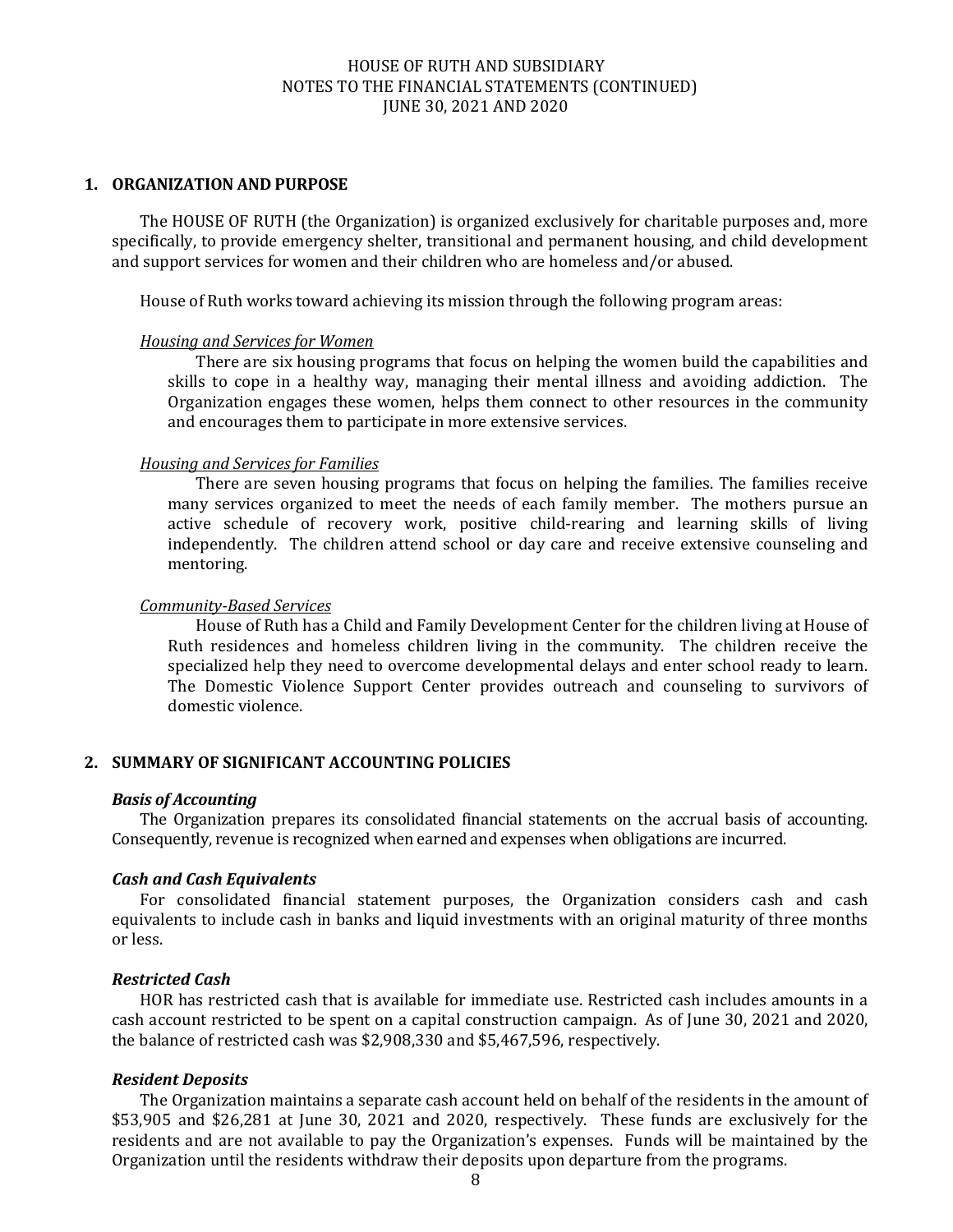# **2. SUMMARY OF SIGNIFICANT ACCOUNTING POLICIES (CONTINUED)**

#### *Grants and Contracts Receivable*

Receivables are stated at net realizable value. Accounts are individually analyzed for collectability. Write-off of accounts receivable occurs when all collection efforts have been exhausted or certain conditions or forgiveness have been reached. All receivables are deemed collectible by management at June 30, 2021 and 2020.

#### *Property and Equipment*

Acquisitions of property and equipment with a cost greater than \$2,000 are capitalized and depreciated on the straight-line basis over the estimated useful life of the related assets (three to forty years). Leasehold improvements are amortized on a straight-line basis over the shorter of remaining life of the lease or estimated useful life.

#### *Net Assets*

Net assets and revenues, expenses, gains and losses are classified based on the existence or absence of donor-imposed restrictions. Accordingly, net assets and changes therein are classified as follows:

Without donor restrictions – Net assets that are not subject to donor-imposed restrictions.

With donor restrictions – Net assets subject to donor-imposed restrictions that expire through the passage of time or can be removed by actions pursuant to those restrictions. Other donor-imposed restrictions may be perpetual in nature.

#### *Estimates*

The preparation of consolidated financial statements in conformity with accounting principles generally accepted in the United States of America requires management to make estimates and assumptions that affect certain reported amounts of assets and liabilities and disclosures of contingent assets and liabilities at the date of the consolidated financial statements and the reported amounts of revenues and expenses during the reporting period. Actual results could differ from those estimates.

#### *Revenue Recognition*

#### *Contributions*

The Organization records revenue received as unrestricted or restricted depending on the existence and/or nature of any donor restrictions. Restricted net assets become unrestricted when the time restrictions expire or the funds are used for their restricted purpose and are then reported in the statements of activities as net assets released from restrictions. However, the Organization recognizes restricted revenue whose restrictions are satisfied in the same reporting period as unrestricted revenue.

#### *Government Grants and Cooperative Agreements*

Government grants and cooperative agreements are recorded as revenue when earned. Revenue is earned when eligible expenditures, as defined in each grant or agreement, are made. Funds received but not earned are shown as deferred revenue. Expenditures under government grants and agreements are subject to review by the granting authority. To the extent, if any, that such a review reduces expenditures allowable under these grants and agreements, the Organization will record such disallowance at the time the final assessment is made.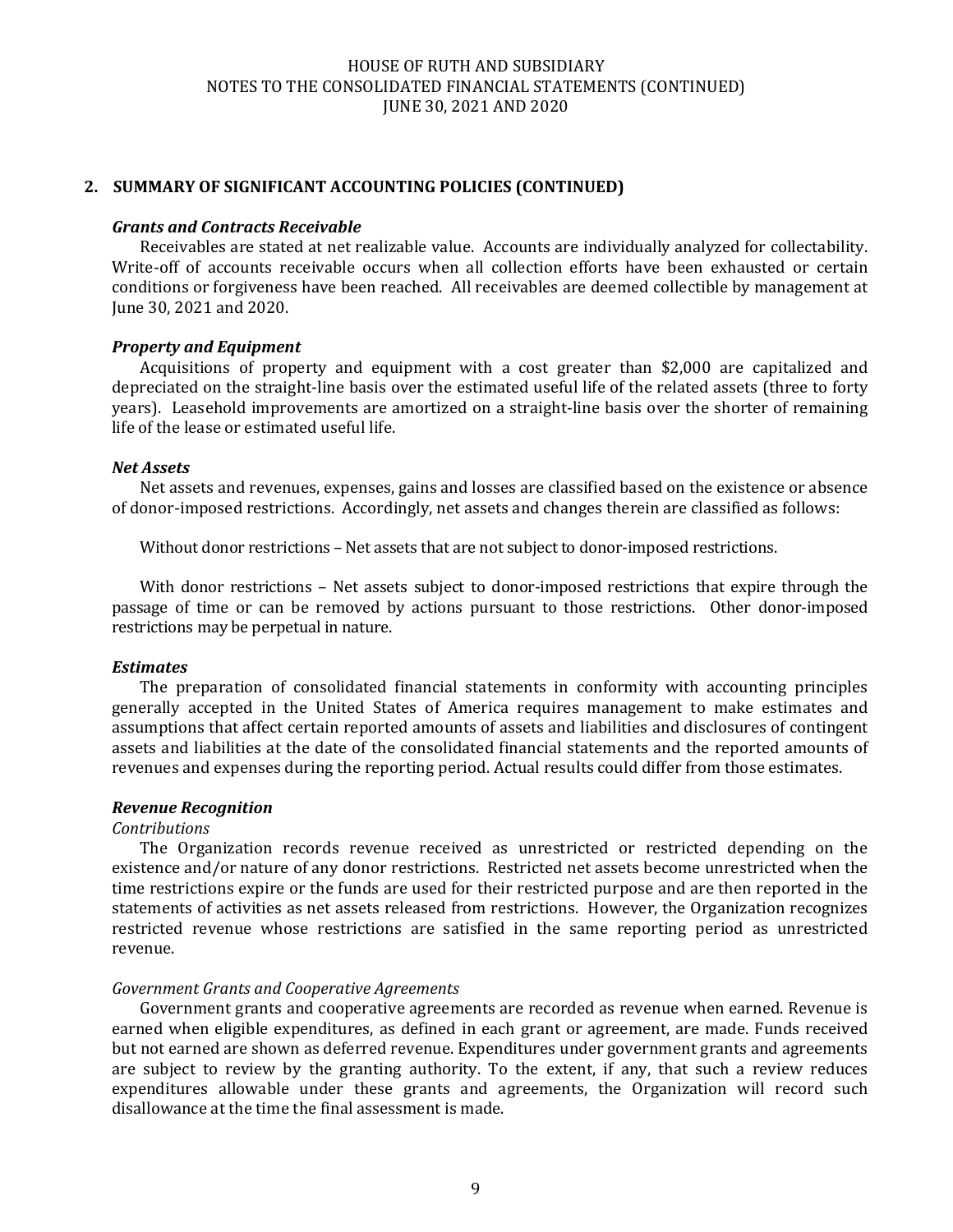# **2. SUMMARY OF SIGNIFICANT ACCOUNTING POLICIES (CONTINUED)**

# *In-Kind Contributions*

Donated facilities, securities, goods and services are recorded at fair market value at the date of donation. Donated services are recognized in the consolidated financial statements at their fair value if the services require specialized skills and the services would typically need to be purchased if not donated. During the year ended June 30, 2021, the Organization received donated security contributions. The Organization received the services of volunteers, and the fair value of these services is not recognized in the accompanying consolidated financial statements since they do not meet the criteria for recognition under generally accepted accounting principles.

## *Functional Allocation of Expenses*

The Organization's expenses have been summarized on a functional basis in the statements of activities. Accordingly, certain costs have been allocated among the programs and supporting services benefited.

## *Income Tax Status*

The Organization is exempt from the payment of Federal income taxes on their exempt activities under 501(c)(3) of the Internal Revenue Code and has been designated by the Internal Revenue Service as "publicly supported" organization under Section 509(a) of the Code. The Organization adopted the provisions of FASB ASC 740, Accounting for Uncertainty in Income Taxes, which requires that a tax position be recognized on a 'more-likely-than-not' threshold. This applies to positions taken or expected to be taken in a tax return. The implementation of FASB ASC 740 had no impact on the Organization's audited consolidated financial statements. The Organization does not believe their consolidated financial statements include (or reflect) any uncertain tax positions. However, fiscal years 2017 and later remain subject to examination by the IRS and state authorities.

# *Recently Issued Accounting Standards*

In February 2016, the FASB issued ASU 2016-02, Leases (Topic 842). ASU 2016-02 requires a lessee to record, for all leases with a lease term of more than 12 months, an asset representing its right to use the underlying asset for the lease term and a liability to make lease payments. For leases with a lease term of 12 months or less, a practical expedient is available whereby a lessee may elect, by class of underlying asset, not to recognize a right-of-use asset or lease liability. A lessee making this accounting policy election would recognize lease expense over the term of the lease, generally using the straight-line method. The guidance is effective for fiscal years beginning after December 15, 2021. Early adoption is permitted. The House of Ruth is evaluating the effect that adoption of ASU 2016- 02 will have on its financial statements.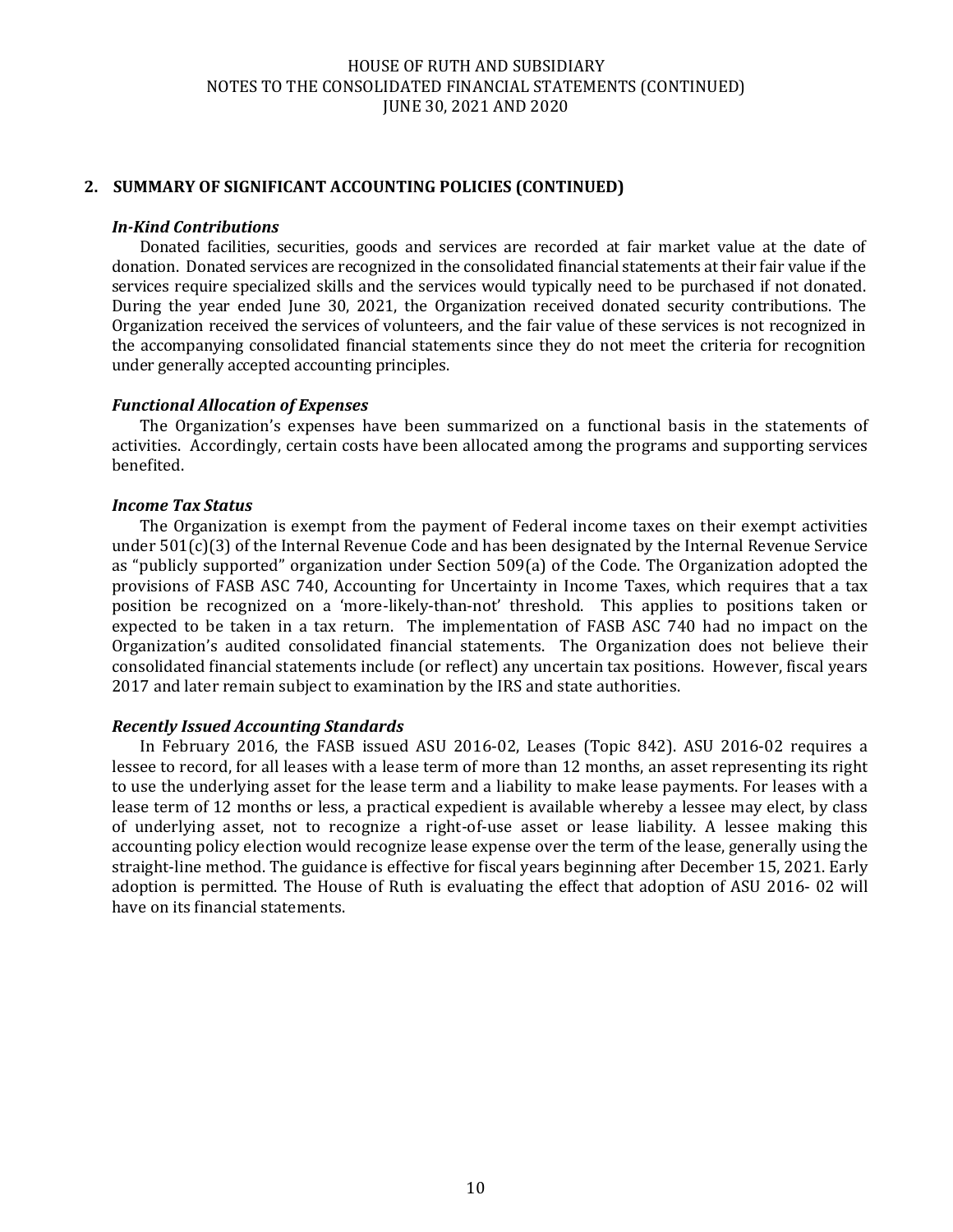# **3. LIQUIDITY AND AVAILABILITY**

As of June 30, 2021, the House of Ruth's liquidity and financial resources available within one year for general expenditure, such as operating expenses, were as follows:

Financial assets at year-end:

| Cash and cash equivalents<br>Receivables                                      | 5,505,511<br>811,781 |
|-------------------------------------------------------------------------------|----------------------|
| Total financial assets                                                        | \$6,317,292          |
| Less: net assets with restrictions<br>not available (within one year)         | (884, 720)           |
| Financial assets available to meet<br>general expenditures over the next year |                      |

## **4. CONCENTRATION OF CREDIT RISK**

Financial instruments, which subject the Organization to concentrations of credit risk, consist of demand deposit and savings accounts with a financial institution. Deposits held in noninterest-bearing transaction accounts are aggregated with any interest-bearing deposits the owner may hold in the same ownership category, and the combined total is insured up to \$250,000 by FDIC. At June 30, 2021, uninsured balances were \$5,430,916 and \$1,464,827, respectively.

The Organization held various certificates of deposit, with maturity dates of 12 months or less, in the aggregate amount of \$2,780,006 and \$4,454,924, at June 30, 2021 and 2020, respectively. These certificates of deposit were fully guaranteed through the members of the CDARS network. Additionally, these CDAR accounts were used as collateral for the Organization's line of credit

#### **5. PROPERTY AND EQUIPMENT**

Property and equipment consists of the following at June 30:

|                                   | 2021       | 2020        |
|-----------------------------------|------------|-------------|
| Building and improvements         | 7,941,152  | \$7,258,136 |
| <b>Building Kidspace</b>          | 8,072,147  |             |
| Construction in progress (NOTE 8) |            | 6,878,584   |
| Land                              | 683,360    | 683,360     |
| Leasehold improvements            | 163,022    | 163,022     |
| Household and office equipment    | 434,684    | 392,479     |
| Software                          | 65,395     |             |
| Vehicles                          | 31,900     | 31,900      |
| Total property and equipment      | 17,391,660 | 15,407,481  |
|                                   |            |             |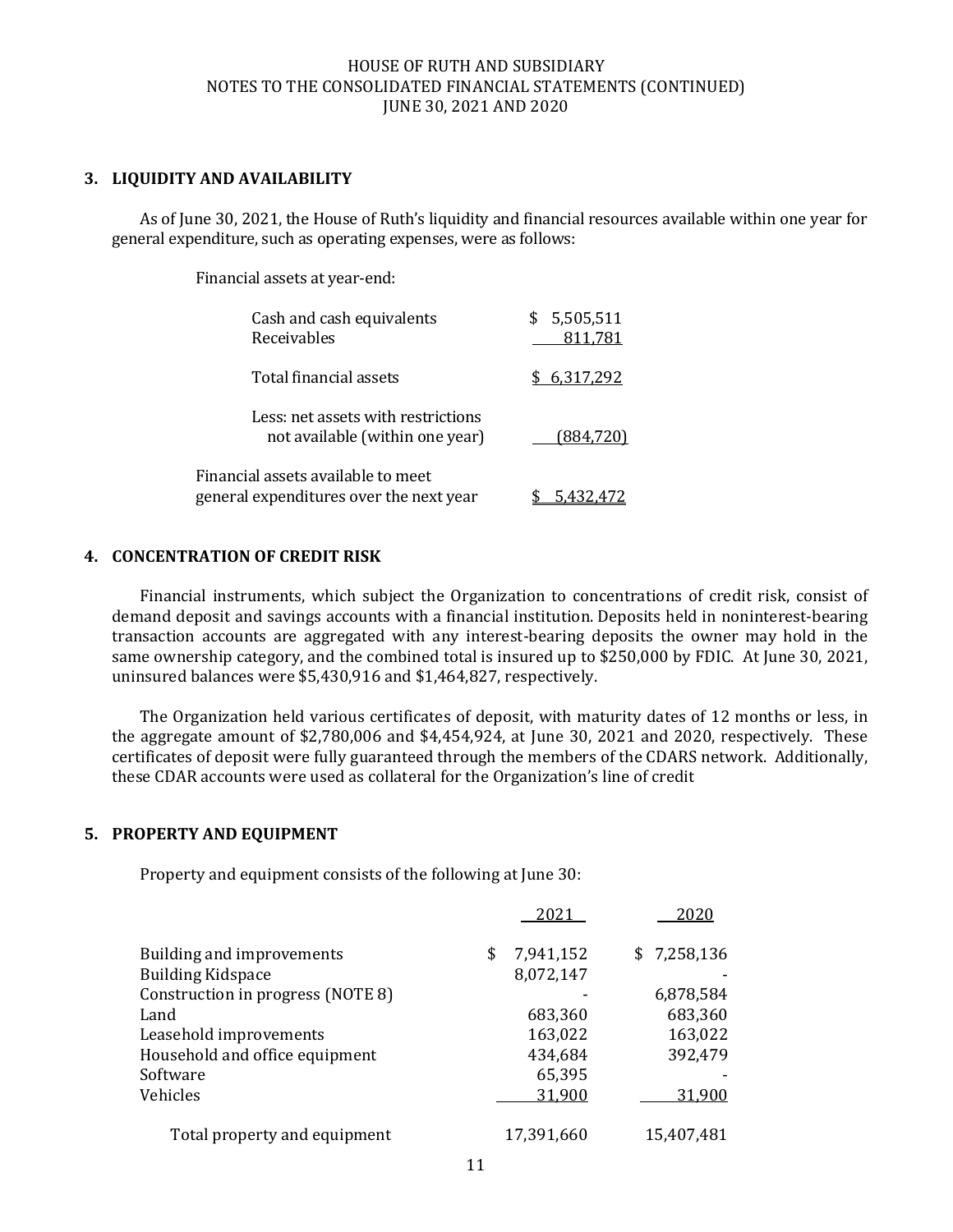# **5. PROPERTY AND EQUIPMENT (CONTINUED)**

Year Ending June 30,

| Accumulated depreciation & amortization | (4,674,878)  | (4,310,763)  |
|-----------------------------------------|--------------|--------------|
| Total property and equipment, net       | \$12,716,782 | \$11,096,718 |

Depreciation expense for the years ended June 30, 2021 and 2020 was \$364,115 and \$235,538, respectively.

## **6. COMMITMENTS**

The Organization leases offices and equipment in various locations around the District of Columbia under both non-cancelable operating leases with terms in excess of one year and cancelable operating leases. Rental expense related to these leases totaled \$1,131,589 and \$806,265, for the years ended June 30, 2021 and 2020, respectively. In addition, The House of Ruth leases property to a related entity "Kidspace, Inc." The commencement date was January 1, 2020 and ending on December 31, 2048.

Future minimum lease payments for all operating leases are as follows:

| <u>Tear Dhùng june Ju</u> |               |
|---------------------------|---------------|
| 2022                      | 136,814<br>\$ |
| 2023                      | 83,453        |
| 2024                      | 81,784        |
| 2025                      | 91,056        |
| 2026                      | 207,748       |
| Thereafter                | 7,221,923     |
| Total                     | 7,822,778     |

# **7. RETIREMENT PLAN**

The Organization maintains a non-contributory Simplified Employee Pension plan. Individual retirement accounts have been established whereby eligible employees open individual retirement accounts and select the investment vehicles. Eligible employees are those at least 21 years of age who have completed at least three years of service. The Organization contributed six percent of each participant's compensation for fiscal years 2021 and 2020. Contributions to the Plan for the years ended June 30, 2021 and 2020 were \$167,630 and \$179,861, respectively.

# **8. CAPITAL CONSTRUCTION CAMPAIGN**

During February 2018, the Organization began a capital campaign to demolish two existing buildings and construct one new building during the winter of 2019. The building was complete and put into service in November of 2020, and as of June 30, 2021, the Organization has spent \$8,072,147 in construction costs. The building is being depreciated in accordance with generally accepted accounting principles.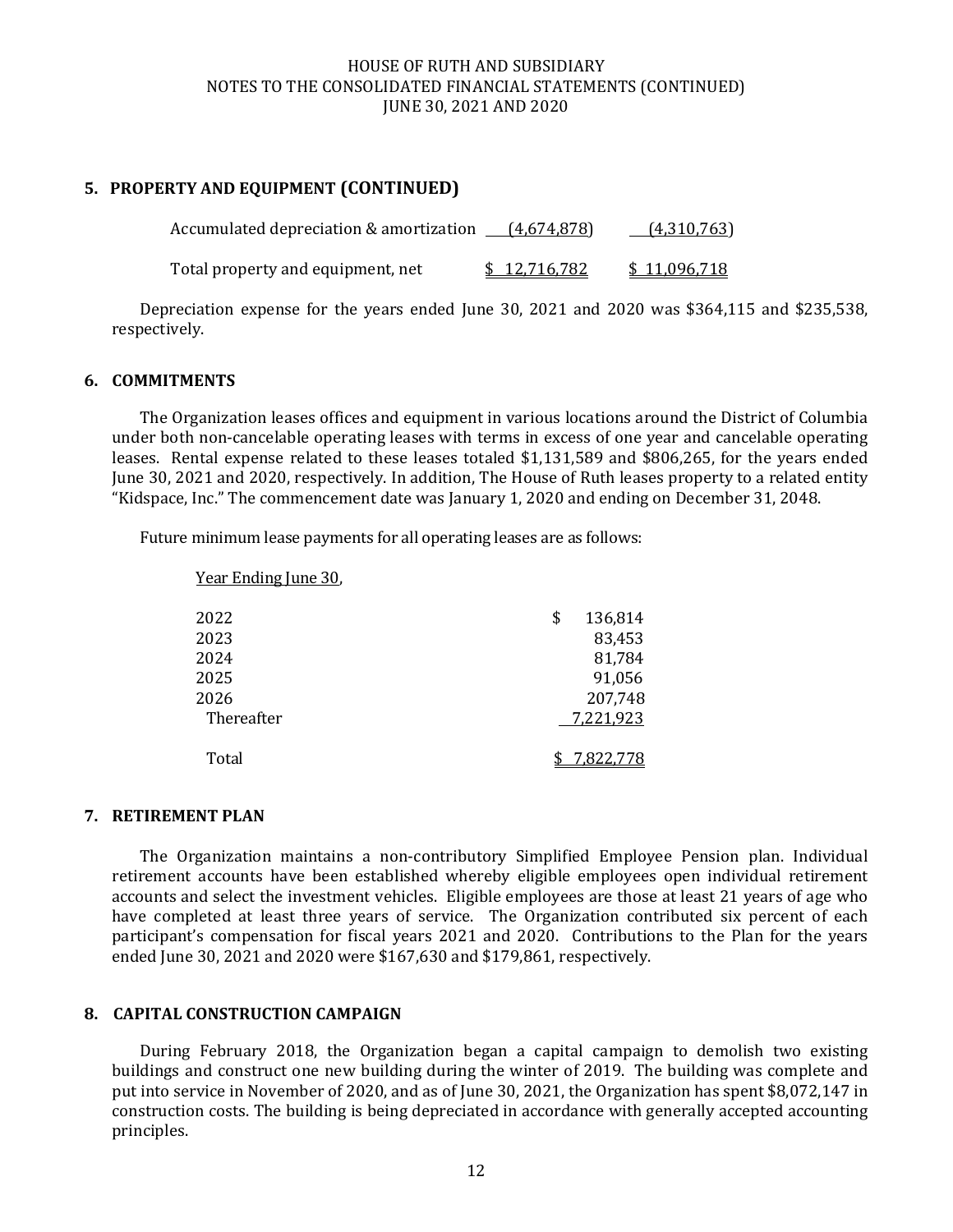#### **9. NEW MARKETS TAX CREDIT FINANCING**

 In December 2018, the Organization entered into a debt transaction to access additional funds through the New Markets Tax Credit (NMTC) Program. These funds were used towards the construction of a childcare facility. The NMTC Program permits taxpayers to claim federal tax credits for making Qualified Equity Investments (QEI) in a designated Community Development Entity (CDE). The CDE must use substantially all of the proceeds to make Qualified Low-Income Community Investments (QLICIs) to Qualified Active Low-Income Community Businesses (QALICB), as defined by Section 45D of the Internal Revenue Code. The tax credits are claimed over a seven year period and equate to 39% of the QEI.

To facilitate the NMTC transaction, the Organization created a special purpose entity called Kidspace Inc. (Kidspace), a designated QALICB, as the entity to receive NMTC incentivized financing. The Organization made an initial equity investment in Kidspace in the amount of \$884,720.

The Organization made a \$4,804,610 leverage loan to Twain Investment Fund 334, LLC (TIF 334, LLC). TIF 334, LLC used these proceeds, along with an additional \$1,761,390 of raised capital, to make a \$6,566,000 QEI in City First Capital 55, LLC, a CDE. City First Capital 55, LLC then loaned these funds to Kidspace in the form of two notes.

The first note payable (QLICI Loan A) has a balance of \$4,804,610 as of June 30, 2021 and bears interest at 1.186% per annum. The note matures on December 31, 2048. The note requires quarterly interest only payments through December 21, 2025 at which time the note requires quarterly payments of principal and interest through the term of the note.

The second note payable (QLICI Loan B) has a balance of \$1,761,390 as of June 30, 2021 and bears interest at 1.186% per annum. The note matures on December 31, 2048. The note requires quarterly interest only payments through December 21, 2025 at which time the note requires quarterly payments of principal and interest through the term of the note.

Other assets and long-term liabilities related to the NMTC financing reflected on the consolidated statements of financial position as of June 30, 2021 and 2020 are as follows:

|                                                      | 2021                      | 2020 |
|------------------------------------------------------|---------------------------|------|
| Other Assets:<br>Note Receivable - Twain IF 334, LLC | $$4,804,610 \ $4,804,610$ |      |
| Total Other Assets                                   | $$4,804,610 \$4,804,610$  |      |

Interest income earned from the loan receivable with TIF 334, LLC related to the NMTC financing for the years ended June 30, 2021 and 2020 was as follows:

|                 | 2021        | 2020   |
|-----------------|-------------|--------|
| Interest Income | $48.046$ \$ | 48.046 |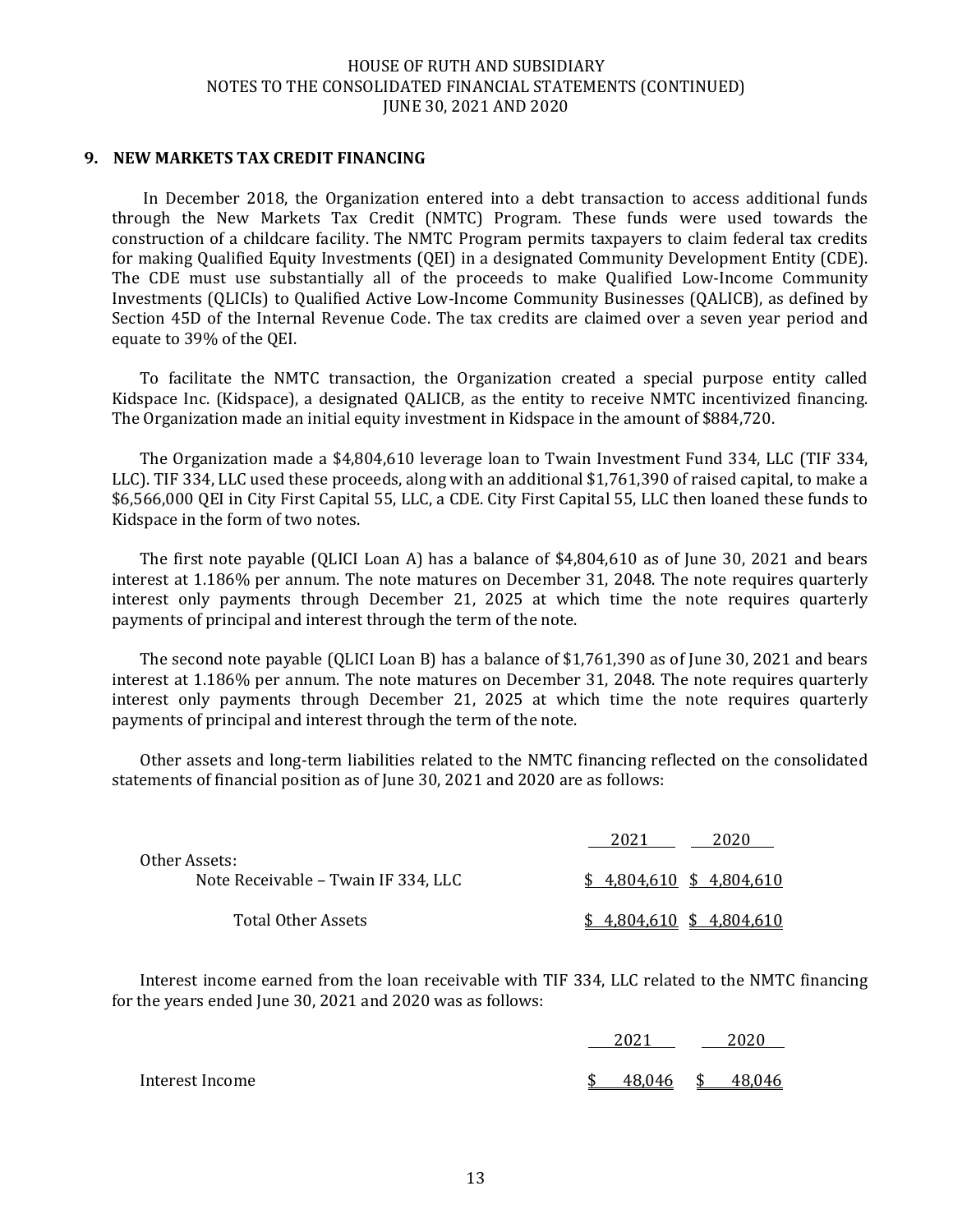# **9. NEW MARKETS TAX CREDIT FINANCING (CONTINUED)**

| Long-term liabilities:      |                           |              |
|-----------------------------|---------------------------|--------------|
| Note Payable - QLICI Note A | $$4,804,610$ $$4,804,610$ |              |
| Note Payable – QLICI Note B | 1.761.390                 | $-1,761,390$ |
| Total Long-Term Liabilities | $$6,566,000 \ $6,566,000$ |              |

Interest expense related to this note for the years ended June 30, 2021 and 2020 was \$77,873 and \$77,873, respectively.

# **10. NOTES PAYABLE**

On December 19, 2018, the Organization received an interest-free loan from the Reinvestment Fund, Inc. in the amount of \$500,000. The loan is to fund the development of the new childcare facility in Washington, DC (Ward 7). The Organization must repay the Foundation any portion of the loan amount that is used other than the designated purpose. The entire loan amount shall be forgiven on or before December 31, 2023 through written notice from the Foundation if certain conditions are met. If the conditions are not met by December 31, 2023, then the Organization must repay the full loan amount to the Foundation by that date.

| Long-term liabilities:                 | 2021    | 2020       |
|----------------------------------------|---------|------------|
| Note Payable – Reinvestment Fund, Inc. | 500,000 | \$ 500,000 |

# **11. LOAN PAYABLE – PAYCHECK PROTECTION PROGRAM**

On May 18, 2020, the Organization received loan proceeds in the amount of approximately \$874,415 under the Paycheck Protection Program ("PPP") with First National Bank. The PPP, established as part of the Coronavirus Aid, Relief and Economic Security Act ("CARES Act" enacted March 27, 2020), provides for loans to qualifying businesses for amounts up to 2.5 times of the average monthly payroll expenses of the qualifying business. The loans and accrued interest are forgivable after eight or twenty-four weeks, assuming the borrower uses the loan proceeds for eligible purposes, including payroll, benefits, rent and utilities, and maintains its payroll levels. The amount of loan forgiveness will be reduced if the borrower terminates employees or reduces salaries during the covered period. The unforgiven portion of the PPP loan is payable over two years at a fixed interest rate of 1%. The Organization has used all proceeds for purposes consistent with the PPP rules and regulations. While the Organization currently believes that its use of the loan proceeds meets the conditions for forgiveness of the loan, we cannot assure you that there are actions that could cause the Organization to be ineligible for forgiveness of the loan, in whole or in part. The Organization has applied for full forgiveness of the loan and is awaiting the required approvals from the financial institution and Small Business Administration. (SEE NOTE 13)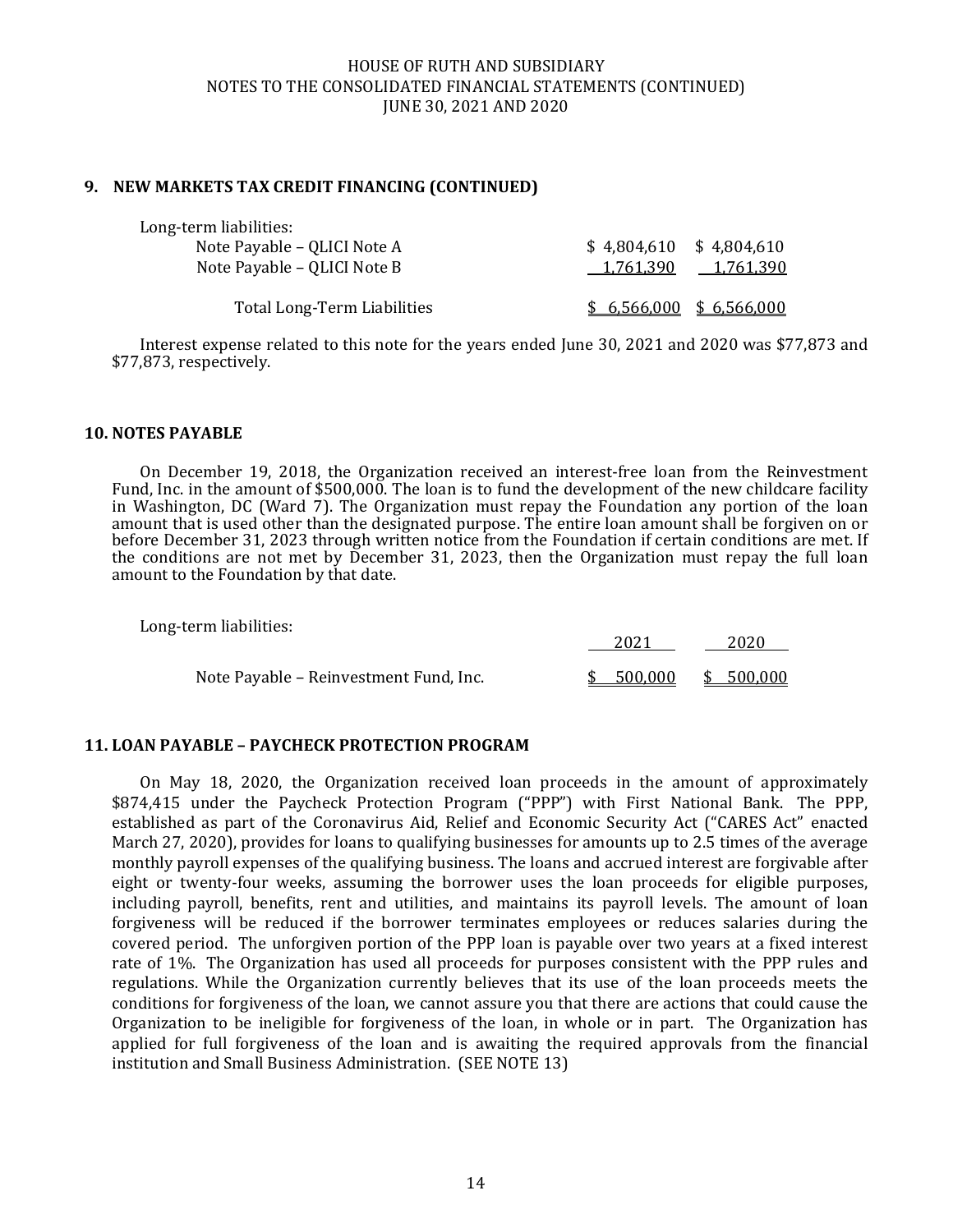# **12. UNCERTAINTIES**

On March 11, 2020, the World Health Organization pronounced the coronavirus (COVID-19) outbreak a pandemic. Citizens and the economies of the United States and other countries have been significantly impacted by the pandemic. The duration and impact remain unknown, but so far have been expansive. While it is premature to accurately predict how the coronavirus will ultimately affect The House of Ruth's operations because the disease's severity and duration remain uncertain. Our opinion is not modified with respect to this matter and no pandemic implications are accounted for in these financial statements.

## **13. SUBSEQUENT EVENTS**

In accordance with FASB ASC 855, the Organization evaluated subsequent events through May 11, 2022, the date these consolidated financial statements were available to be issued.

On August 31, 2021, The House of Ruth received approval from First National Bank of Pennsylvania and the Small Business Administration (SBA) that the Paycheck Protection Program Loan, in the amount of \$874,415 and dated May 18, 2020, had been forgiven in its entirety. (SEE NOTE 11)

There were no other material subsequent events that required recognition or additional disclosure in these financial statements.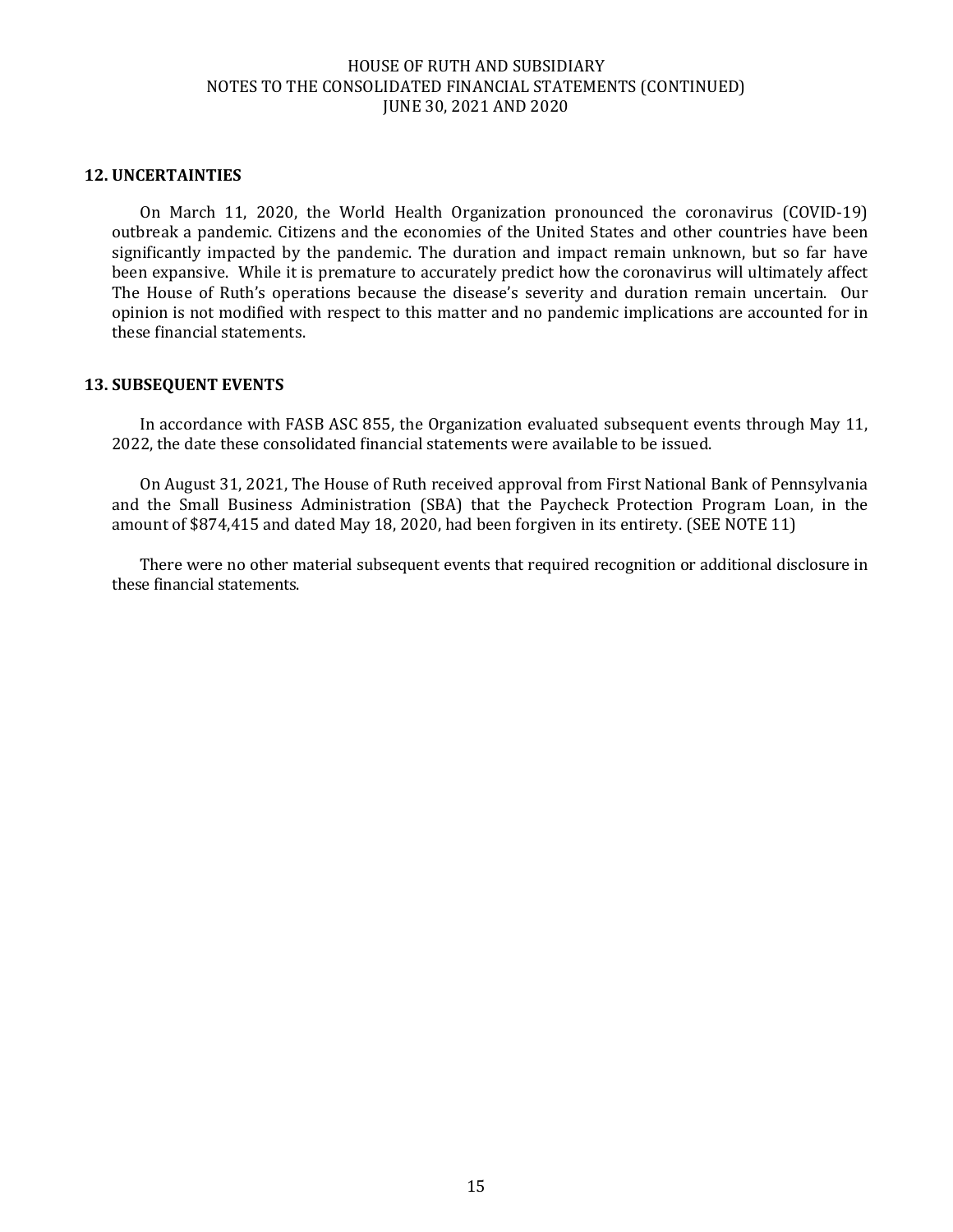#### HOUSE OF RUTH AND SUBSIDIARY CONSOLIDATED SCHEDULE OF FINANCIAL POSITION JUNE 30, 2021 AND 2020

|                                                            | <b>ASSETS</b>              |                 |                     |                  |                 |
|------------------------------------------------------------|----------------------------|-----------------|---------------------|------------------|-----------------|
|                                                            | 2021                       |                 |                     |                  |                 |
|                                                            | <b>HOUSE</b>               |                 |                     |                  |                 |
|                                                            | 0F<br><b>RUTH</b>          |                 |                     | <b>TOTAL</b>     | 2020            |
|                                                            |                            | KIDSPACE INC.   | <b>ELIMINATIONS</b> |                  |                 |
| <b>CURRENT ASSETS</b>                                      |                            |                 |                     |                  |                 |
| Cash and cash equivalents                                  |                            |                 |                     |                  |                 |
| Cash and cash equivalents                                  | 5,505,511<br>\$            | \$              | \$                  | \$<br>5,505,511  | \$<br>1,060,601 |
| Cash - restricted (NOTE 2)                                 | 2,768,004                  | 140,326         |                     | 2,908,330        | 5,467,596       |
| Resident deposits - cash held on behalf of others (NOTE 2) | 53,905                     |                 |                     | 53,905           | 26,281          |
| Total cash and cash equivalents                            | 8,327,420                  | 140,326         |                     | 8,467,746        | 6,554,478       |
|                                                            |                            |                 |                     |                  |                 |
| Receivables:                                               |                            |                 |                     |                  |                 |
| Grants and contracts                                       | 811,781                    |                 |                     | 811,781          | 740,097         |
| Deferred rent receivables                                  |                            | 314,105         | (314, 105)          |                  |                 |
| Note receivable - Twain IF 334, net (NOTE 9)               | 4,804,610                  |                 |                     | 4,804,610        | 4,804,610       |
| Total receivables                                          | 5,616,391                  | 314,105         | (314, 105)          | 5,616,391        | 5,544,707       |
| Other assets:                                              |                            |                 |                     |                  |                 |
| Prepaid expenses                                           | 98,244                     |                 |                     | 98,244           | 50,134          |
| Security deposits                                          | 55,044                     |                 |                     | 55,044           | 44,620          |
| Total other assets                                         | 153,288                    |                 |                     | 153,288          | 94,754          |
|                                                            |                            |                 |                     |                  |                 |
| Total current assets                                       | 14,097,099                 | 454,431         | (314, 105)          | 14,237,425       | 12,193,939      |
|                                                            |                            |                 |                     |                  |                 |
| NON-CURRENT ASSETS                                         |                            |                 |                     |                  |                 |
| Property and equipment, net (NOTES 5 and 8)                | 4,644,635                  | 8,072,147       |                     | 12,716,782       | 11,096,718      |
| Investment in Kidspace (NOTES 9)                           | 884,720                    |                 | (884, 720)          |                  |                 |
| Total non-current assets                                   | 5,529,355                  | 8,072,147       | (884, 720)          | 12,716,782       | 11,096,718      |
|                                                            |                            |                 |                     |                  |                 |
| TOTAL ASSETS                                               | 19,626,454                 | 8,526,578<br>\$ | (1, 198, 825)<br>\$ | 26,954,207<br>\$ | \$23,290,657    |
|                                                            |                            |                 |                     |                  |                 |
|                                                            | LIABILITIES AND NET ASSETS |                 |                     |                  |                 |
| <b>CURRENT LIABILITIES</b>                                 |                            |                 |                     |                  |                 |
| Accounts payable and accrued expenses                      | \$<br>395,895              | \$              | \$                  | \$<br>395,895    | \$<br>480,539   |
| Accrued annual leave                                       | 156,424                    |                 |                     | 156,424          | 205,593         |
| Accrued interest payable-QLICI Note                        |                            |                 |                     |                  |                 |
| Residential deposits                                       | 53,905                     |                 |                     | 53,905           | 26,281          |
| Credit card payable                                        |                            |                 |                     |                  | 31,595          |
| Total current liabilities                                  | 606,224                    |                 |                     | 606,224          | 744,008         |
|                                                            |                            |                 |                     |                  |                 |
| NON-CURRENT LIABILITIES                                    |                            |                 |                     |                  |                 |
| Notes payable - QLICI note A (NOTE 9)                      |                            | 4,804,610       |                     | 4,804,610        | 4,804,610       |
| Notes payable - QLICI note B (NOTE 9)                      |                            | 1,761,390       |                     | 1,761,390        | 1,761,390       |
| Notes payable - Reinvestment Fund, Inc. (NOTE 10)          |                            | 500,000         |                     | 500,000          | 500,000         |
| Loan payable - Paycheck Protection Program (NOTE 11)       | 874,415                    |                 |                     | 874,415          | 874,415         |
| Deferred rent payable                                      | 314,105                    |                 | (314, 105)          |                  |                 |
| Total non-current liabilities                              | 1,188,520                  | 7,066,000       | (314, 105)          | 7,940,415        | 7,940,415       |
| <b>TOTAL LIABILITIES</b>                                   | 1,794,744                  | 7,066,000       | (314, 105)          | 8,546,639        | 8,684,423       |
|                                                            |                            |                 |                     |                  |                 |
|                                                            | <b>NET ASSETS</b>          |                 |                     |                  |                 |
| Without donor restrictions                                 | 17,232,351                 | (848, 393)      | (884, 720)          | 15,499,238       | 13,751,795      |
| With donor restrictions                                    | 599,359                    | 2,308,971       |                     | 2,908,330        | 854,439         |
| Total net assets                                           | 17,831,710                 | 1,460,578       | (884, 720)          | 18,407,568       | 14,606,234      |
| TOTAL LIABILITIES AND NET ASSETS                           | 19,626,454<br>\$           | \$<br>8,526,578 | (1, 198, 825)<br>\$ | \$ 26,954,207    | \$23,290,657    |
|                                                            |                            |                 |                     |                  |                 |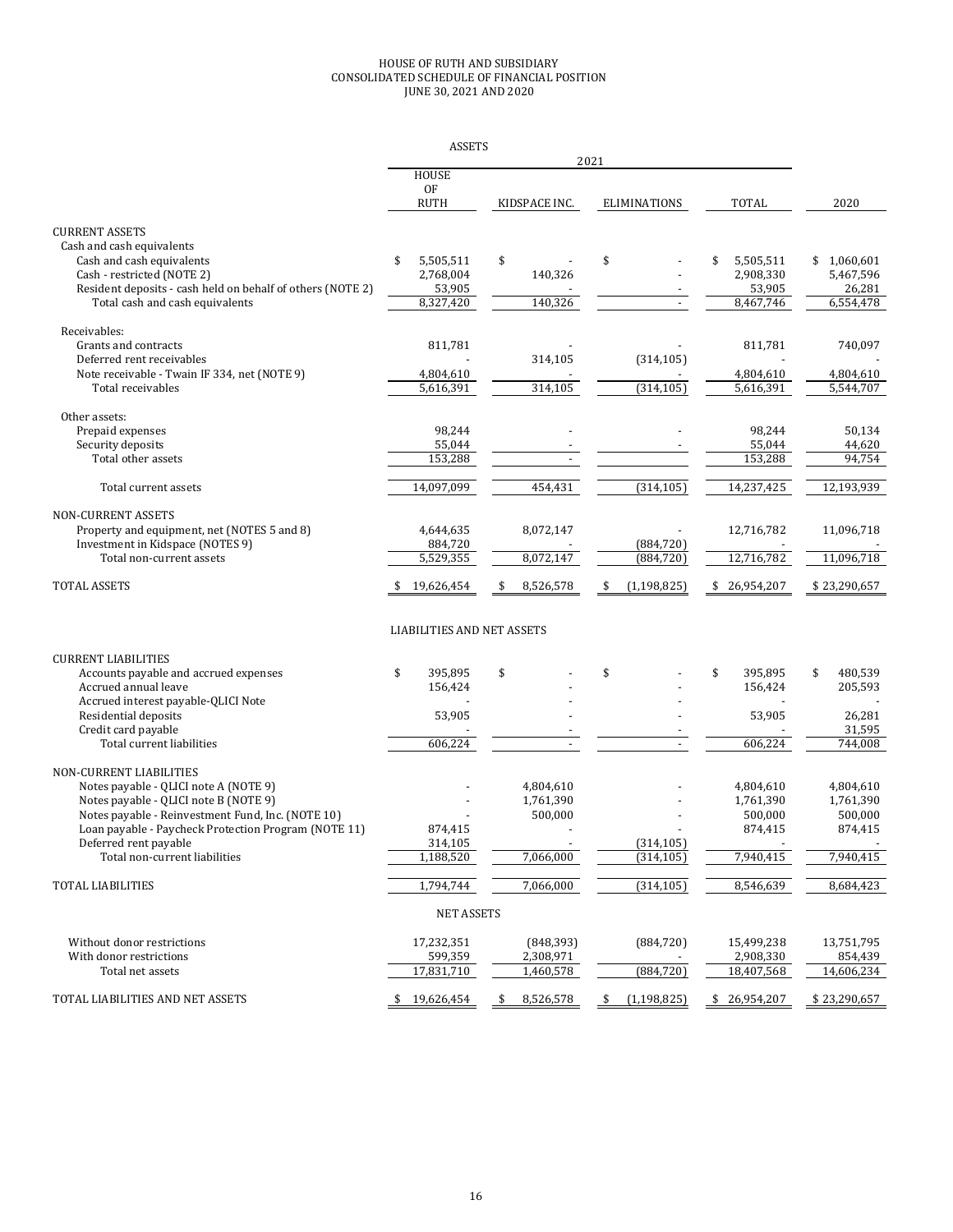# HOUSE OF RUTH AND SUBSIDIARY<br>CONSOLIDATED SCHEDULE OF ACTIVITIES<br>FOR THE YEARS ENDED JUNE 30, 2021 AND 2020

|                                                                                                                                                 |                                                                      | <b>HOUSE OF RUTH</b>                                 |                                                                              |                                                       | 2021<br>KIDSPACE INC.                              |                               |                                  |                                                       | <b>TOTAL</b>                                           |                                                                              |                                                                   |
|-------------------------------------------------------------------------------------------------------------------------------------------------|----------------------------------------------------------------------|------------------------------------------------------|------------------------------------------------------------------------------|-------------------------------------------------------|----------------------------------------------------|-------------------------------|----------------------------------|-------------------------------------------------------|--------------------------------------------------------|------------------------------------------------------------------------------|-------------------------------------------------------------------|
|                                                                                                                                                 | WITHOUT<br><b>DONOR</b><br><b>RESTRICTIONS</b>                       | <b>WITH</b><br><b>DONOR</b><br><b>RESTRICTIONS</b>   | <b>TOTAL</b>                                                                 | <b>WITHOUT</b><br><b>DONOR</b><br><b>RESTRICTIONS</b> | <b>WITH</b><br><b>DONOR</b><br><b>RESTRICTIONS</b> | TOTAL                         | <b>ELIMINATIONS</b>              | <b>WITHOUT</b><br><b>DONOR</b><br><b>RESTRICTIONS</b> | <b>WITH</b><br><b>DONOR</b><br><b>RESTRICTIONS</b>     | TOTAL                                                                        | 2020                                                              |
| <b>REVENUE AND SUPPORT</b><br>Contributions<br>Federal grants<br>Contracts<br>Affordable housing campaign<br>Kidspace campaign<br>Other revenue | 5,454,882<br>$\mathbf{\hat{s}}$<br>2,379,737<br>3,221,905<br>456,376 | $\mathbf{\hat{S}}$<br>2,500,000<br>290,853<br>$\sim$ | 5,454,882<br>\$<br>2,379,737<br>3,221,905<br>2,500,000<br>290,853<br>456,376 | $\mathbf{s}$                                          | $\mathbf{\hat{S}}$<br>126,040                      | $\hat{\mathbf{x}}$<br>126,040 | $\mathbf{\hat{s}}$<br>(290, 853) | 5,454,882<br>2,379,737<br>3,221,905<br>456,376        | \$<br>2,500,000<br>126,040<br>$\overline{\phantom{a}}$ | 5,454,882<br>\$<br>2,379,737<br>3,221,905<br>2,500,000<br>126,040<br>456,376 | 4,855,591<br>\$<br>2,126,573<br>3,347,759<br>1,080,394<br>194,993 |
| TOTAL REVENUE AND SUPPORT                                                                                                                       | 11,512,900                                                           | 2,790,853                                            | 14,303,753                                                                   |                                                       | 126,040                                            | 126,040                       | (290, 853)                       | 11,512,900                                            | 2,626,040                                              | 14,138,940                                                                   | 11,605,310                                                        |
| NET ASSETS RELEASED FROM RESTRICTIONS                                                                                                           | 572,149                                                              | (572, 149)                                           |                                                                              |                                                       |                                                    |                               |                                  | 572,149                                               | (572, 149)                                             |                                                                              |                                                                   |
| TOTAL REVENUE AND RECLASSIFICATIONS                                                                                                             | 12,085,049                                                           | 2,218,704                                            | 14,303,753                                                                   |                                                       | 126,040                                            | 126,040                       | (290, 853)                       | 12,085,049                                            | 2,053,891                                              | 14,138,940                                                                   | 11,605,310                                                        |
| <b>EXPENSES</b><br>Program Services<br>Housing and services for women<br>Housing and services for families<br>Community based services          | 2.851.905<br>3,616,743<br>2,545,093                                  |                                                      | 2.851.905<br>3,616,743<br>2,545,093                                          |                                                       | 290,853                                            | 290,853                       | (290, 853)                       | 2,851,905<br>3,616,743<br>2,545,093                   |                                                        | 2.851.905<br>3,616,743<br>2,545,093                                          | 2,712,270<br>3,441,636<br>2,326,055                               |
| Total program services<br><b>Supporting Services</b><br>Management and general<br>Fundraising                                                   | 9,013,741<br>616,981<br>706,884                                      |                                                      | 9,013,741<br>616,981<br>706,884                                              |                                                       | 290,853                                            | 290,853                       | (290, 853)                       | 9,013,741<br>616,981<br>706,884                       |                                                        | 9,013,741<br>616,981<br>706,884                                              | 8,479,961<br>487,585<br>567,996                                   |
| Total supporting services                                                                                                                       | 1,323,865                                                            |                                                      | 1,323,865                                                                    |                                                       |                                                    |                               |                                  | 1,323,865                                             |                                                        | 1,323,865                                                                    | 1,055,581                                                         |
| <b>TOTAL EXPENSES</b>                                                                                                                           | 10,337,606                                                           |                                                      | 10,337,606                                                                   |                                                       | 290,853                                            | 290,853                       | (290, 853)                       | 10,337,606                                            |                                                        | 10,337,606                                                                   | 9,535,542                                                         |
| NET OPERATING SURPLUS                                                                                                                           | 1,747,443                                                            | 2,218,704                                            | 3,966,147                                                                    | $\overline{a}$                                        | (164, 813)                                         | (164, 813)                    |                                  | 1,747,443                                             | 2,053,891                                              | 3,801,334                                                                    | 2,069,768                                                         |
| <b>CHANGE IN NET ASSETS</b>                                                                                                                     | 1,747,443                                                            | 2,218,704                                            | 3,966,147                                                                    | ٠                                                     | (164, 813)                                         | (164, 813)                    |                                  | 1,747,443                                             | 2,053,891                                              | 3,801,334                                                                    | 2,069,768                                                         |
| <b>NET ASSETS</b><br><b>BEGINNING OF YEAR</b>                                                                                                   | 13,647,093                                                           | (1,619,345)                                          | 12,027,748                                                                   | 104,702                                               | 2,473,784                                          | 2,578,486                     |                                  | 13,751,795                                            | 854,439                                                | 14,606,234                                                                   | 12,536,466                                                        |
| <b>END OF YEAR</b>                                                                                                                              | 15,394,536<br>-S                                                     | 599,359<br>-S                                        | \$15,993,895                                                                 | 104,702                                               | 2,308,971<br>-S                                    | \$2,413,673                   | (290, 853)                       | \$15,499,238                                          | 2,908,330<br>- \$                                      | \$18,407,568                                                                 | \$14,606,234                                                      |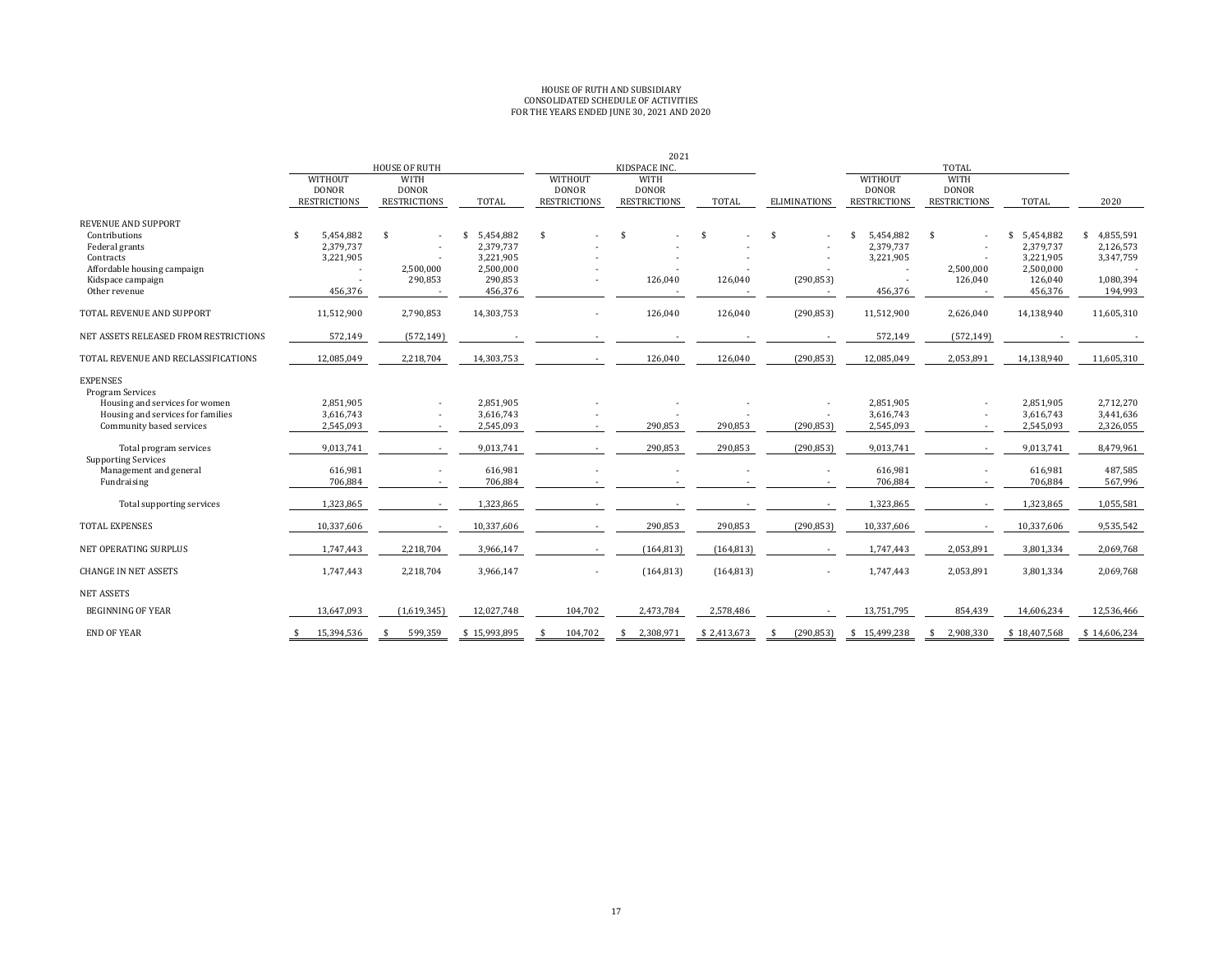# **PHILLIPS & ASSOCIATES, LLC**

CERTIFIED PUBLIC ACCOUNTANTS

15825 SHADY GROVE ROAD, SUITE 40 ROCKVILLE, MARYLAND 20850-4033 (301) 519-3280 / Fax (301) 519-2790 WWW.SPCPAFIRM.COM

# INDEPENDENT AUDITORS' REPORT ON INTERNAL CONTROL OVER FINANCIAL REPORTING AND ON COMPLIANCE AND OTHER MATTERS BASED ON AN AUDIT OF FINANCIAL STATEMENTS PERFORMED IN ACCORDANCE WITH GOVERNMENT AUDITING STANDARDS

The Board of Directors HOUSE OF RUTH Washington, DC

We have audited, in accordance with the auditing standards generally accepted in the United States of America and the standards applicable to financial audits contained in *Government Auditing Standards* issued by the Comptroller General of the United States, the consolidated financial statements of House of Ruth (a nonprofit organization), which comprise the statement of financial position as of June 30, 2021, and the related statements of activities and cash flows for the year then ended, and the related notes to the consolidated financial statements, and have issued our report thereon dated May 11, 2022.

# *Internal Control over Financial Reporting*

In planning and performing our audit of the consolidated financial statements, we considered House of Ruth's internal control over financial reporting (internal control) as a basis for designing the audit procedures that are appropriate in the circumstances for the purpose of expressing our opinion on the consolidated financial statements, but not for the purpose of expressing an opinion on the effectiveness of House of Ruth's internal control. Accordingly, we do not express an opinion on the effectiveness of the Organization's internal control.

A *deficiency in internal control* exists when the design or operation of a control does not allow management or employees, in the normal course of performing their assigned functions, to prevent, or detect and correct, misstatements on a timely basis. A *material weakness* is a deficiency, or a combination of deficiencies, in internal control, such that there is a reasonable possibility that a material misstatement of the entity's consolidated financial statements will not be prevented, or detected and corrected, on a timely basis. A *significant deficiency* is a deficiency, or a combination of deficiencies, in internal control that is less severe than a material weakness, yet important enough to merit attention by those charged with governance.

Our consideration of internal control was for the limited purpose described in the first paragraph of this section and was not designed to identify all deficiencies in internal control that might be material weaknesses or significant deficiencies. Given these limitations, during our audit we did not identify any deficiencies in internal control that we consider to be material weaknesses. However, material weaknesses may exist that have not been identified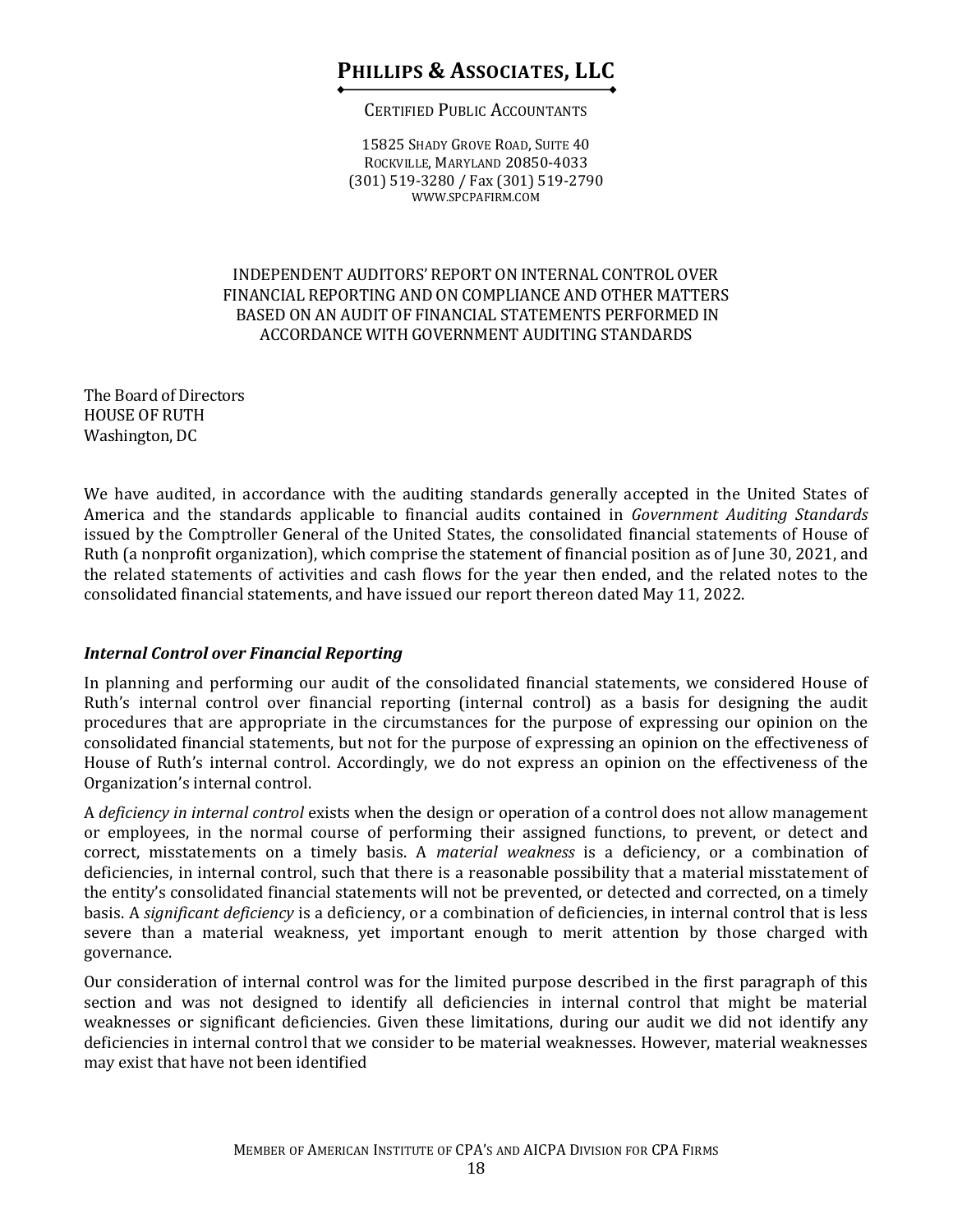INDEPENDENT AUDITORS' REPORT ON INTERNAL CONTROL OVER FINANCIAL REPORTING AND ON COMPLIANCE AND OTHER MATTERS BASED ON AN AUDIT OF FINANCIAL STATEMENTS PERFORMED IN ACCORDANCE WITH GOVERNMENT AUDITING STANDARDS (CONTINUED)

# *Compliance and Other Matters*

As part of obtaining reasonable assurance about whether House of Ruth's consolidated financial statements are free from material misstatement, we performed tests of its compliance with certain provisions of laws, regulations, contracts, and grant agreements, noncompliance with which could have a direct and material effect on the consolidated financial statement amounts. However, providing an opinion on compliance with those provisions was not an objective of our audit, and accordingly, we do not express such an opinion. The results of our tests disclosed no instances of noncompliance or other matters that are required to be reported under *Government Auditing Standards*.

# *Purpose of this Report*

The purpose of this report is solely to describe the scope of our testing of internal control and compliance and the results of that testing, and not to provide an opinion on the effectiveness of the organization's internal control or on compliance. This report is an integral part of an audit performed in accordance with *Government Auditing Standards* in considering the organization's internal control and compliance. Accordingly, this communication is not suitable for any other purpose.

Lips + Associato, LLC

Rockville, Maryland May 11, 2022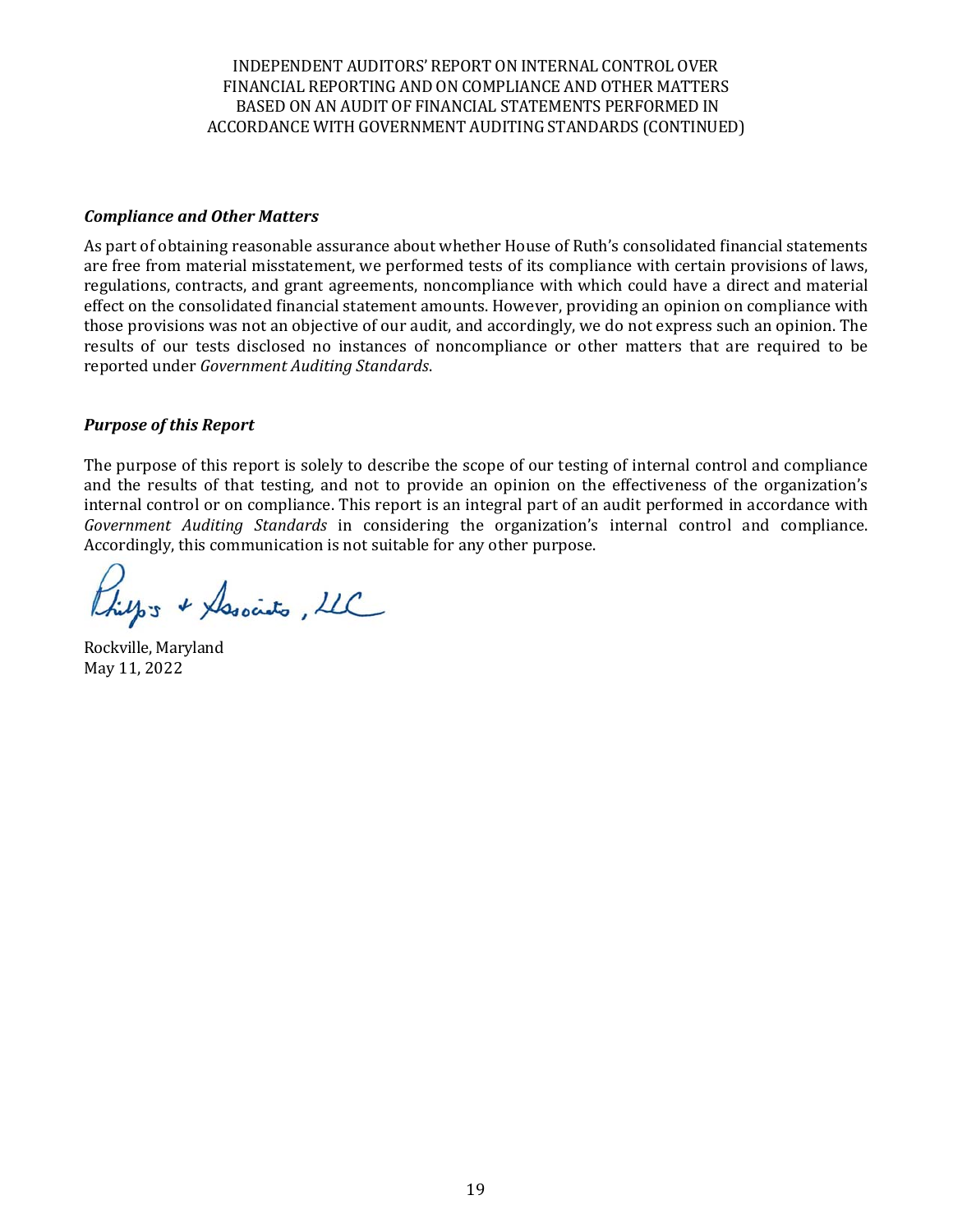# **PHILLIPS & ASSOCIATES, LLC**

CERTIFIED PUBLIC ACCOUNTANTS

15825 SHADY GROVE ROAD, SUITE 40 ROCKVILLE, MARYLAND 20850-4033 (301) 519-3280 / Fax (301) 519-2790 WWW.SPCPAFIRM.COM

## INDEPENDENT AUDITORS' REPORT ON COMPLIANCE FOR EACH MAJOR PROGRAM AND ON INTERNAL CONTROL OVER COMPLIANCE REQUIRED BY THE UNIFORM GUIDANCE

The Board of Directors HOUSE OF RUTH Washington, DC

# *Report on Compliance for Each Major Federal Program*

We have audited House of Ruth's compliance with the types of compliance requirements described in the *OMB Compliance Supplement* that could have a direct and material effect on each of House of Ruth's major federal programs for the year ended June 30, 2021. House of Ruth's major federal programs are identified in the summary of auditors' results section of the accompanying schedule of findings and questioned costs.

# *Management's Responsibility*

Management is responsible for compliance with federal statutes, regulations, and the terms and conditions of its federal awards applicable to its federal programs.

# *Auditors' Responsibility*

Our responsibility is to express an opinion on compliance for each of House of Ruth's major federal programs based on our audit of the types of compliance requirements referred to above. We conducted our audit of compliance in accordance with auditing standards generally accepted in the United States of America; the standards applicable to financial audits contained in Government Auditing Standards, issued by the Comptroller General of the United States; and the audit requirements of Title 2 U.S. Code of Federal Regulations Part 200, Uniform Administrative Requirements, Cost Principles, and Audit Requirements for Federal Awards (Uniform Guidance). Those standards and the Uniform Guidance require that we plan and perform the audit to obtain reasonable assurance about whether noncompliance with the types of compliance requirements referred to above that could have a direct and material effect on a major federal program occurred. An audit includes examining, on a test basis, evidence about House of Ruth's compliance with those requirements and performing such other procedures as we considered necessary in the circumstances.

We believe that our audit provides a reasonable basis for our opinion on compliance for each major federal program. However, our audit does not provide a legal determination of House of Ruth's compliance.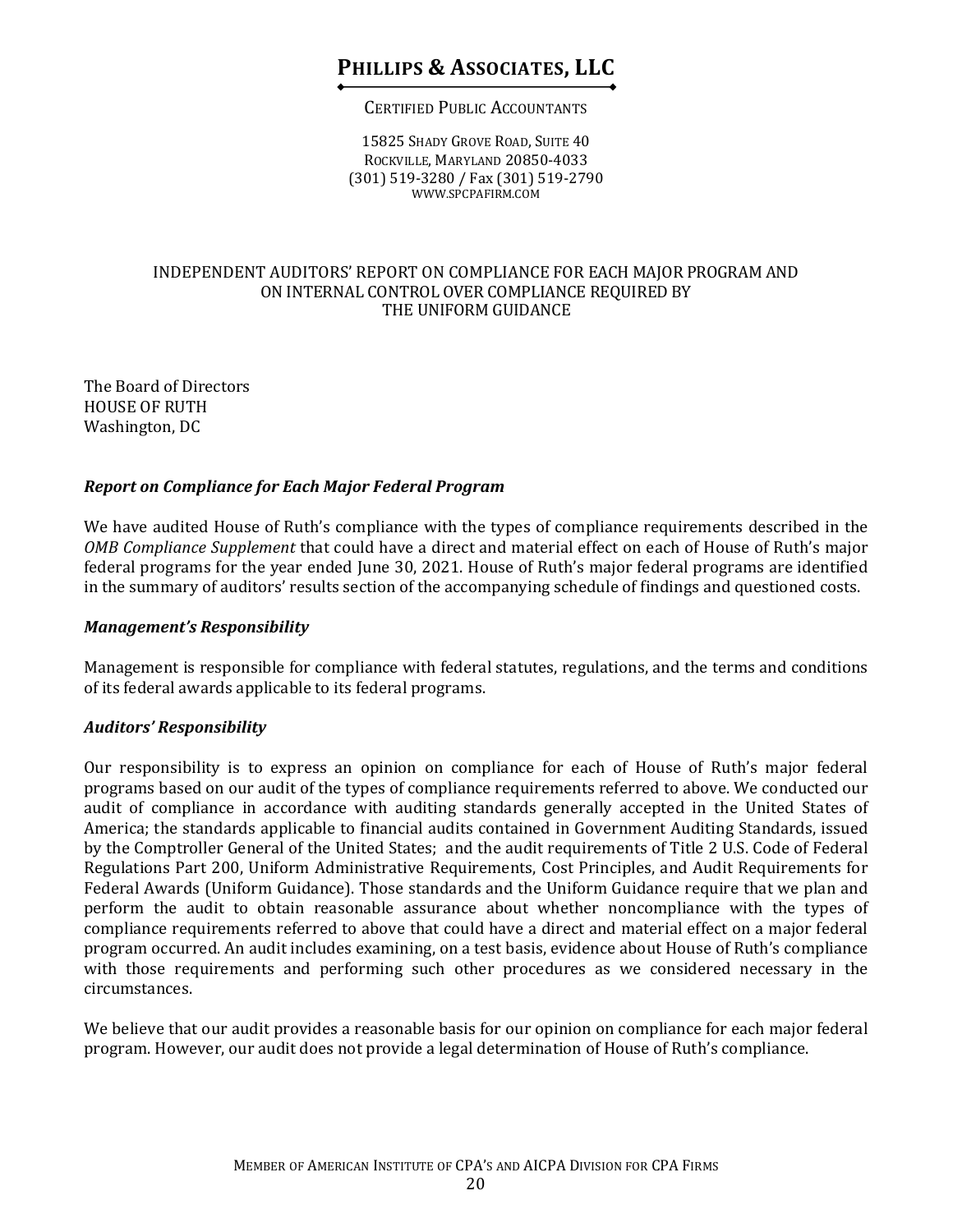# INDEPENDENT AUDITORS' REPORT ON COMPLIANCE FOR EACH MAJOR PROGRAM AND ON INTERNAL CONTROL OVER COMPLIANCE REQUIRED BY THE UNIFORM GUIDANCE (CONTINUED)

# *Opinion on Each Major Federal Program*

In our opinion, House of Ruth complied, in all material respects, with the types of compliance requirements referred to above that could have a direct and material effect on each of its major federal programs for the year ended June 30, 2021.

# *Report on Internal Control over Compliance*

Management of House of Ruth is responsible for establishing and maintaining effective internal control over compliance with the types of compliance requirements referred to above. In planning and performing our audit of compliance, we considered House of Ruth's internal control over compliance with the types of requirements that could have a direct and material effect on each major federal program to determine the auditing procedures that are appropriate in the circumstances for the purpose of expressing an opinion on compliance for each major federal program and to test and report on internal control over compliance in accordance with the Uniform Guidance, but not for the purpose of expressing an opinion on the effectiveness of internal control over compliance. Accordingly, we do not express an opinion on the effectiveness of House of Ruth's internal control over compliance.

A deficiency in internal control over compliance exists when the design or operation of a control over compliance does not allow management or employees, in the normal course of performing their assigned functions, to prevent, or detect and correct, noncompliance with a type of compliance requirement of a federal program on a timely basis. A material weakness in internal control over compliance is a deficiency, or combination of deficiencies, in internal control over compliance, such that there is a reasonable possibility that material noncompliance with a type of compliance requirement of a federal program will not be prevented, or detected and corrected, on a timely basis. A significant deficiency in internal control over compliance is a deficiency, or a combination of deficiencies, in internal control over compliance with a type of compliance requirement of a federal program that is less severe than a material weakness in internal control over compliance, yet important enough to merit attention by those charged with governance.

Our consideration of internal control over compliance was for the limited purpose described in the first paragraph of this section and was not designed to identify all deficiencies in internal control over compliance that might be material weaknesses or significant deficiencies. We did not identify any deficiencies in internal control over compliance that we consider to be material weaknesses. However, material weaknesses may exist that have not been identified.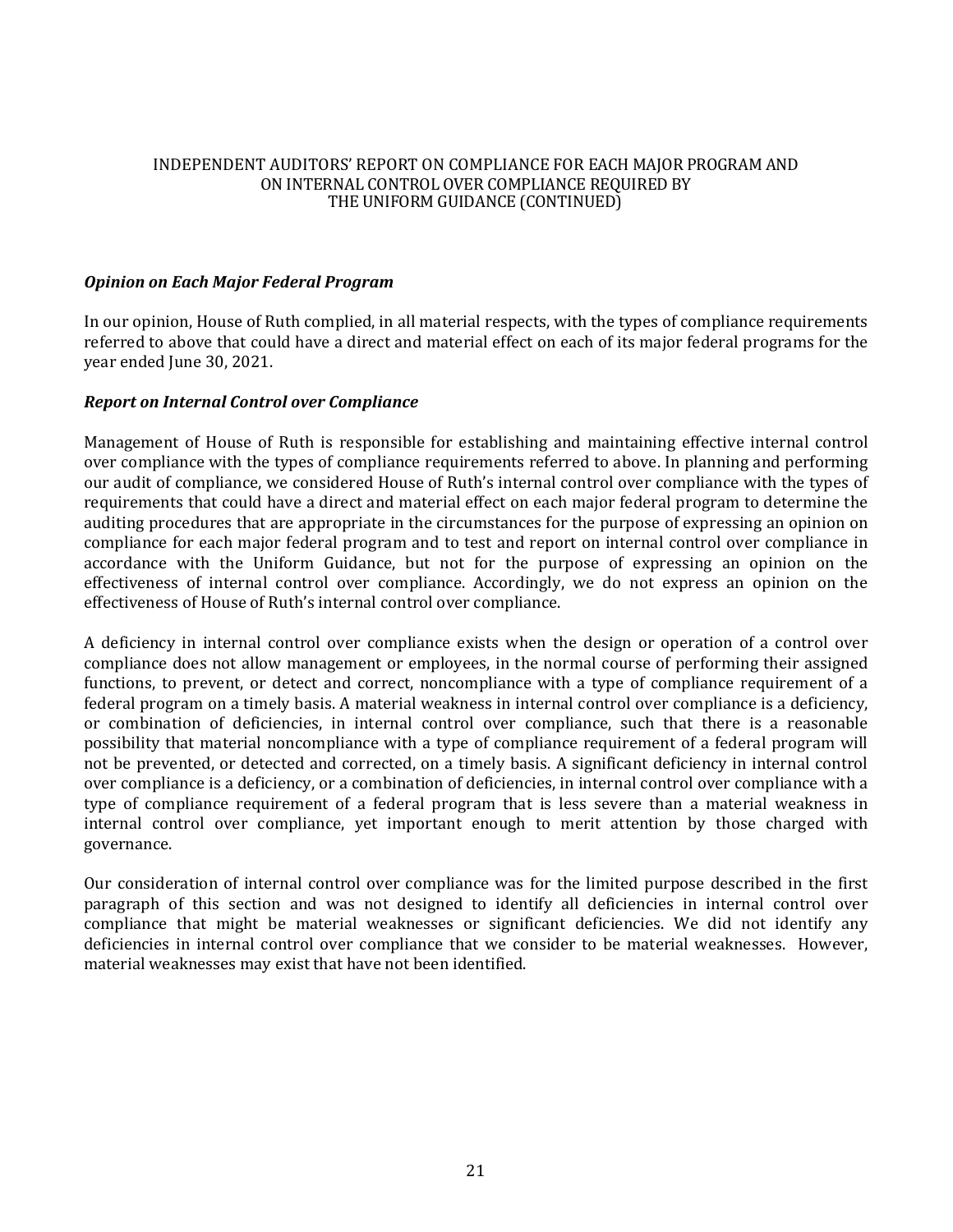# INDEPENDENT AUDITORS' REPORT ON COMPLIANCE FOR EACH MAJOR PROGRAM AND ON INTERNAL CONTROL OVER COMPLIANCE REQUIRED BY THE UNIFORM GUIDANCE (CONTINUED)

# *Report on Schedule of Expenditures of Federal Awards Required by the Uniform Guidance*

We have audited the financial statements of House of Ruth as of and for the year ended June 30, 2021, and have issued our report thereon dated May 11, 2022, which contained an unmodified opinion on those financial statements. Our audit was conducted for the purpose of forming an opinion on the financial statements as a whole. The accompanying schedule of expenditures of federal awards is presented for purposes of additional analysis as required by the Uniform Guidance and is not a required part of the financial statements. Such information is the responsibility of management and was derived from and relates directly to the underlying accounting and other records used to prepare the financial statements. The information has been subjected to the auditing procedures applied in the audit of the financial statements and certain additional procedures, including comparing and reconciling such information directly to the underlying accounting and other records used to prepare the financial statements or to the financial statements themselves, and other additional procedures in accordance with auditing standards generally accepted in the United States of America. In our opinion, the schedule of expenditures of federal awards is fairly stated in all material respects in relation to the financial statements as a whole.

The purpose of this report on internal control over compliance is solely to describe the scope of our testing of internal control over compliance and the results of that testing based on the requirements of the Uniform Guidance. Accordingly, this report is not suitable for any other purpose

hips + Associato, LLC

Rockville, Maryland May 11, 2022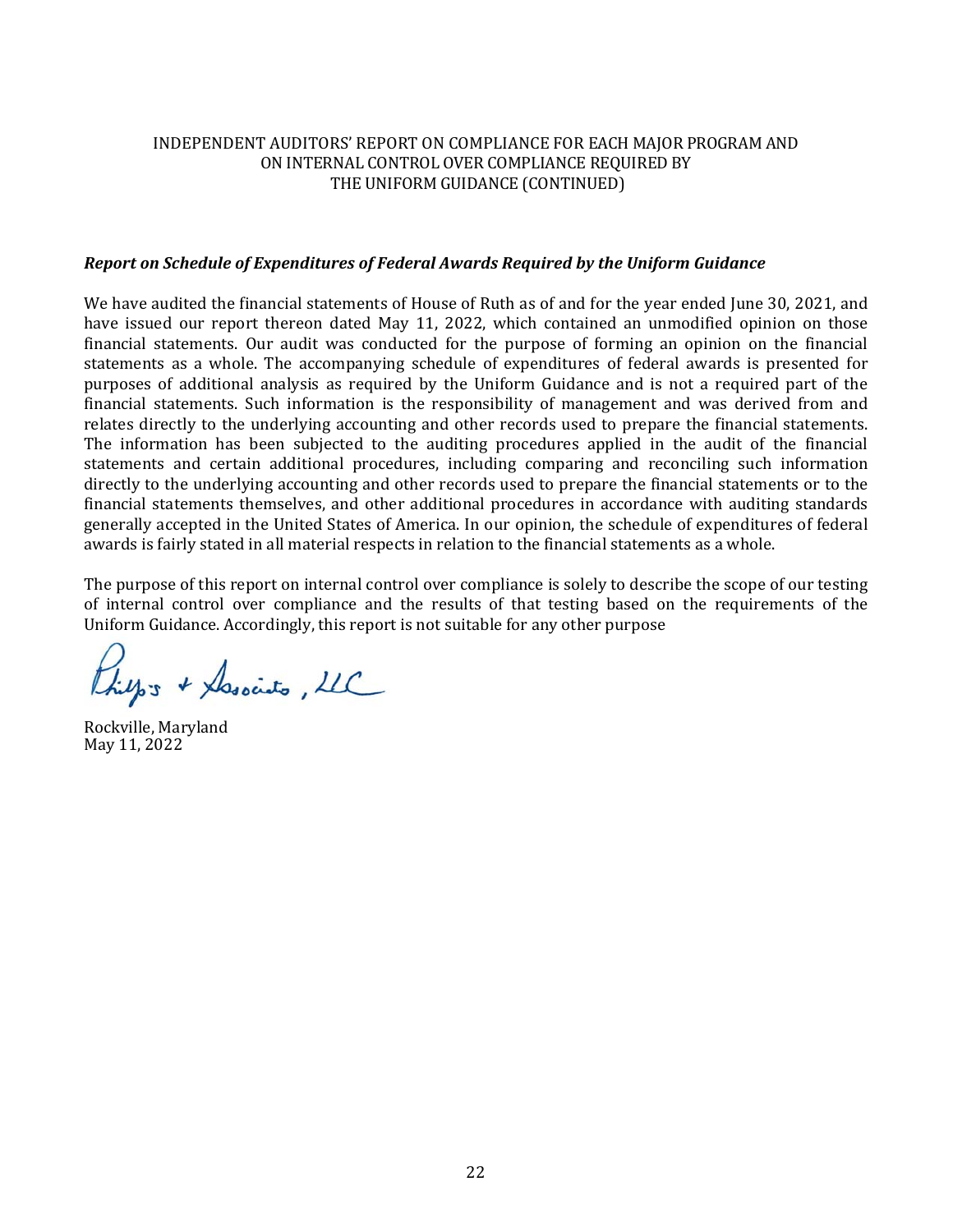### HOUSE OF RUTH AND SUBSIDIARY SCHEDULE OF EXPENDITURES OF FEDERAL AWARDS FOR THE YEAR ENDED JUNE 30, 2021

|                                                                                                                       | Federal     |                  |              |
|-----------------------------------------------------------------------------------------------------------------------|-------------|------------------|--------------|
|                                                                                                                       | <b>CFDA</b> | Grant            | Federal      |
| Federal Grantor/Program Title:                                                                                        | Number      | <b>Number</b>    | Expenditures |
| United States Department of Housing and Urban Development:                                                            |             |                  |              |
| <b>Supportive Housing Program</b>                                                                                     | 14.235      | DC0083L3G001803  | \$<br>23,902 |
| <b>Supportive Housing Program</b>                                                                                     | 14.235      | DC0083L3G001802  | 86,399       |
| <b>Supportive Housing Program</b>                                                                                     | 14.235      | DC0097L3G001903  | 259,196      |
|                                                                                                                       |             |                  | 369,496      |
| United States Department of Housing and Urban Development passed through                                              |             |                  |              |
| The Community Partnership for the Prevention of Homelessness:                                                         |             |                  |              |
| <b>Supportive Housing Program</b>                                                                                     | 14.235      | DC0024L3G001912  | 163,170      |
| <b>Supportive Housing Program</b>                                                                                     | 14.235      | DC0024L3G002013  | 36,108       |
| <b>Supportive Housing Program</b>                                                                                     | 14.235      | DI14HORDD        | 142,604      |
| <b>Supportive Housing Program</b>                                                                                     | 14.235      | DI14HORDD Ext. 1 | 102,977      |
| <b>Supportive Housing Program</b>                                                                                     | 14.235      | DC0104L3G001800  | 75,320       |
| <b>Supportive Housing Program</b>                                                                                     | 14.235      | DC0104L3G001901  | 153,636      |
| <b>Supportive Housing Program</b>                                                                                     | 14.235      | DC0097L3G001801  | 223,381      |
| <b>Supportive Housing Program</b>                                                                                     | 14.235      | DC0097L3G001902  | 151,031      |
|                                                                                                                       |             |                  | 1,048,227    |
|                                                                                                                       |             |                  |              |
| Total U.S. Department of Housing and Urban Development                                                                |             |                  | 1,417,722    |
| United States Department of Health and Human Services<br>Passed through D.C. Department of Human Services:            |             |                  |              |
| <b>Family Violence Prevention Services</b>                                                                            | 93.671      | JA-FSA-0733-2-20 | 150,899      |
| <b>Family Violence Prevention Services</b>                                                                            | 93.671      | JA-FSA-0733-2-21 | 407,421      |
| <b>Family Violence Prevention Services</b>                                                                            | 93.671      | JA-FSA-0732-2-20 | 1,341        |
| <b>Family Violence Prevention Services</b>                                                                            | 93.671      | JA-FSA-0732-2-21 | 23,509       |
| <b>Family Violence Prevention Services</b>                                                                            | 93.671      | JA-FSA-0733-4-20 | 74,528       |
| <b>Family Violence Prevention Services</b>                                                                            | 93.671      | JA-FSA-0733-4-21 | 181,635      |
|                                                                                                                       |             |                  | 839,333      |
|                                                                                                                       |             |                  |              |
| United States Department of Agriculture passed through DC Public Schools:<br>Child and Adult Care Food Program 10.558 |             | $V-126$          | 12,429       |
| United States Department of Justice passed through:                                                                   |             |                  |              |
| Women's Integrated Re-Entry Program                                                                                   | 16.738      | 2020-JGL-3003    | 30,982       |
| Women's Integrated Re-Entry Program                                                                                   | 16.738      | 2021-BMA18-3003  | 79,271       |
|                                                                                                                       |             |                  | 110,253      |

#### NOTE 1 – BASIS OF PRESENTATION

 The accompanying schedule of expenditures of federal awards includes the activity of HOUSE OF RUTH presented on GAAP. The information in the schedule is presented in accordance with the requirements of Title 2 U.S. *Code of Federal Regulations* (CFR) Part 200, *Uniform Administrative Requirements*, *Cost Principles*, and *Audit Requirements for Federal Awards*. Therefore, some amounts in this schedule may differ from amounts presented in, or used in the preparation of, the consolidated financial statements. There were no non-cash assistance recorded, no federal insurance noted, and no loans or loan guarantees outstanding during the audit year.